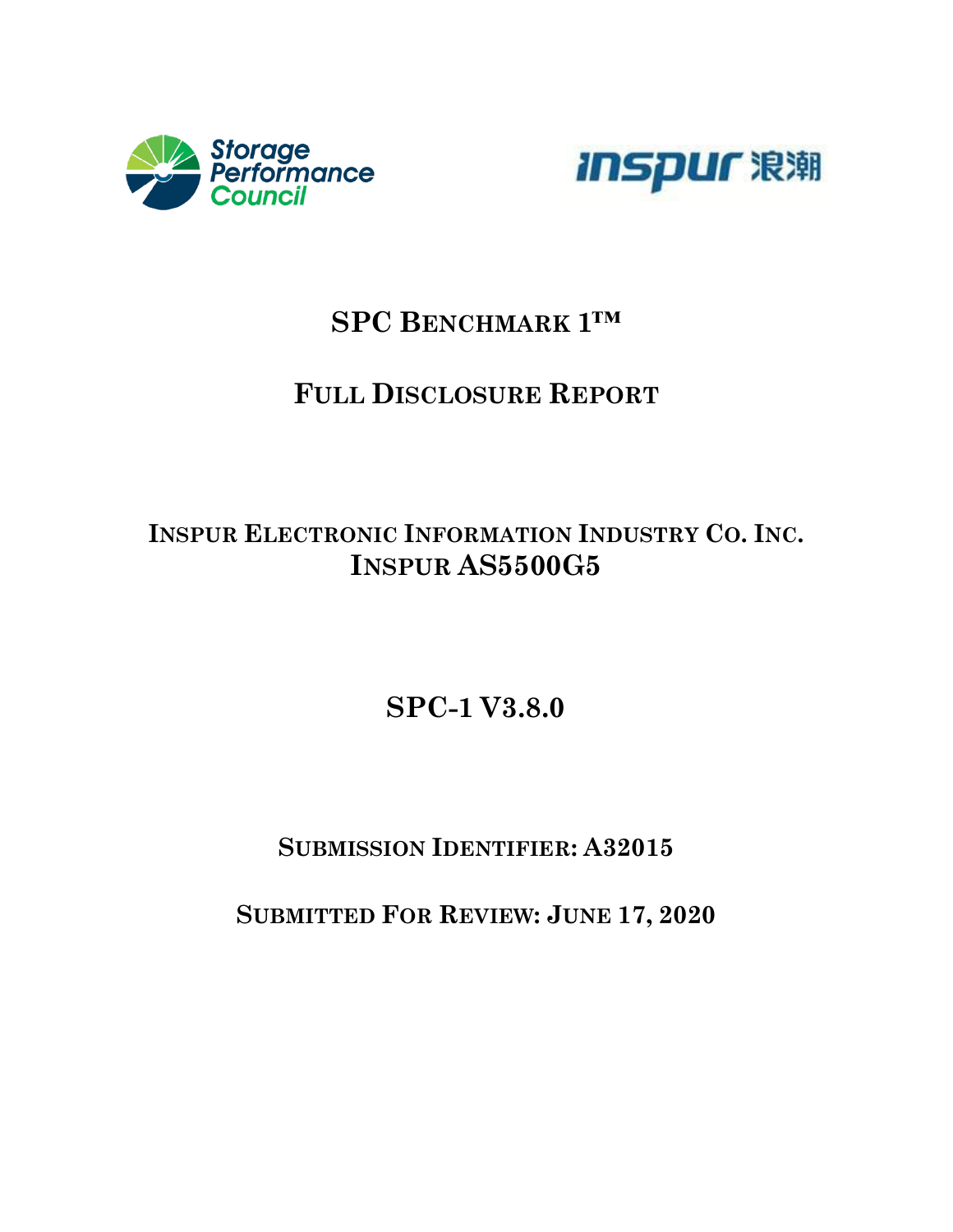### **First Edition – June 2020**

THE INFORMATION CONTAINED IN THIS DOCUMENT IS DISTRIBUTED ON AN AS IS BASIS WITHOUT ANY WARRANTY EITHER EXPRESS OR IMPLIED. The use of this information or the implementation of any of these techniques is the customer's responsibility and depends on the customer's ability to evaluate and integrate them into the customer's operational environment. While each item has been reviewed by Inspur Electronic Information Industry Co. Inc. for accuracy in a specific situation, there is no guarantee that the same or similar results will be obtained elsewhere. Customers attempting to adapt these techniques to their own environment do so at their own risk.

This publication was produced in the United States. Inspur Electronic Information Industry Co. Inc. may not offer the products, services, or features discussed in this document in other countries, and the information is subject to change with notice. Consult your local Inspur Electronic Information Industry Co. Inc. representative for information on products and services available in your area.

© Copyright Inspur Electronic Information Industry Co. Inc. 2020. All rights reserved.

Permission is hereby granted to publicly disclose and reproduce this document, in whole or in part, provided the copyright notice as printed above is set forth in full text on the title page of each item reproduced.

#### **Trademarks**

SPC Benchmark 1, SPC-1, SPC-1 IOPS, SPC-1 LRT and SPC-1 Price-Performance are trademarks of the Storage Performance Council.

Inspur, the Inspur logo and AS5500G5 are trademarks or registered trademarks of Inspur Electronic Information Industry Co. Inc. in the United States and other countries. All other brands, trademarks, and product names are the property of their respective owners.

### **Benchmark Specification and Glossary**

The official SPC Benchmark  $1^{TM}$  (SPC- $1^{TM}$ ) specification is available on the website of the Storage Performance Council (SPC) at [www.spcresults.org.](http://www.spcresults.org/)

The SPC-1™ specification contains a glossary of the SPC-1™ terms used in this publication.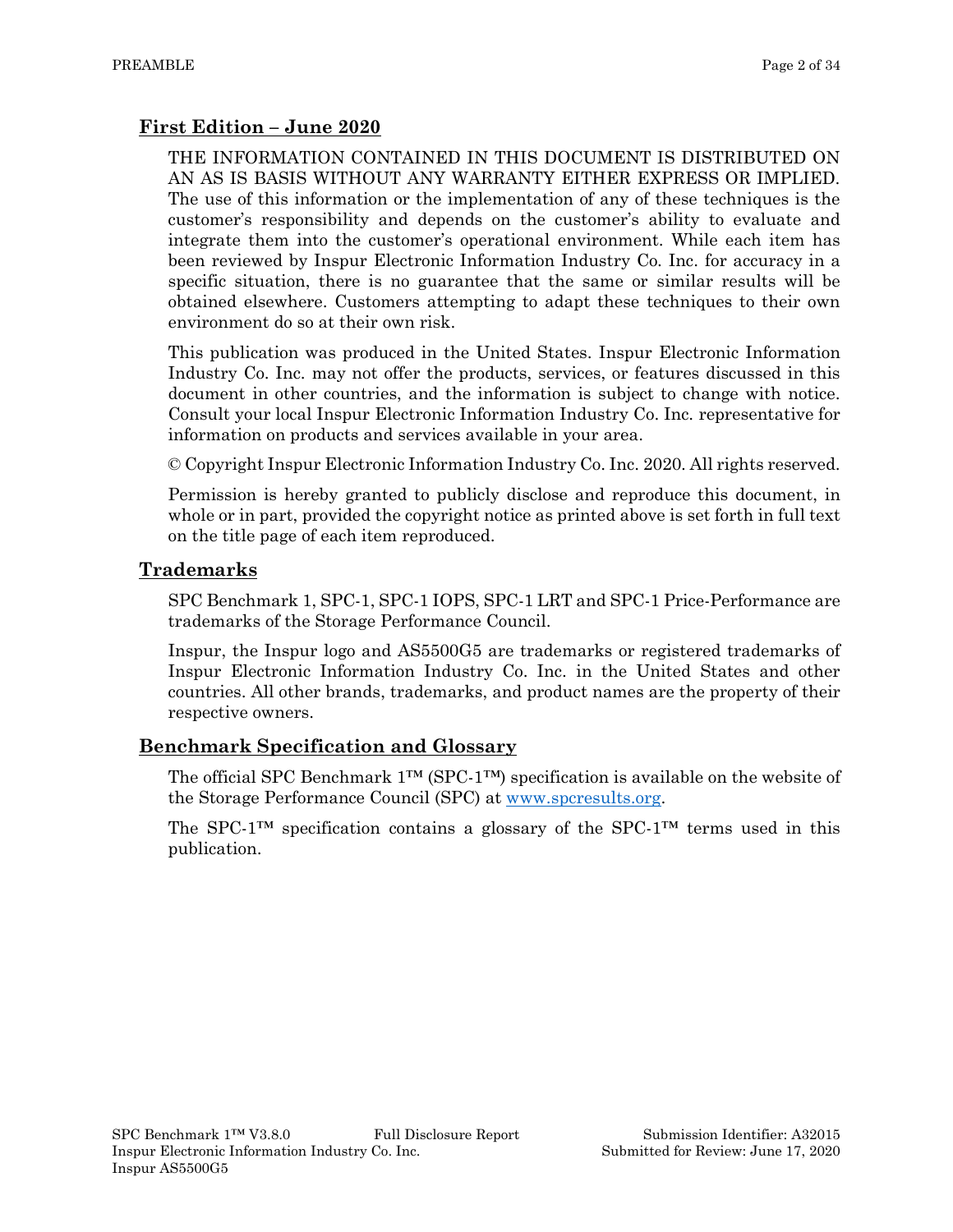## **Table of Contents**

| <b>Benchmark Configuration and Tested Storage Configuration 12</b> |
|--------------------------------------------------------------------|
|                                                                    |
|                                                                    |
|                                                                    |
|                                                                    |
|                                                                    |
|                                                                    |
|                                                                    |
|                                                                    |
|                                                                    |
|                                                                    |
|                                                                    |
|                                                                    |
|                                                                    |
|                                                                    |
|                                                                    |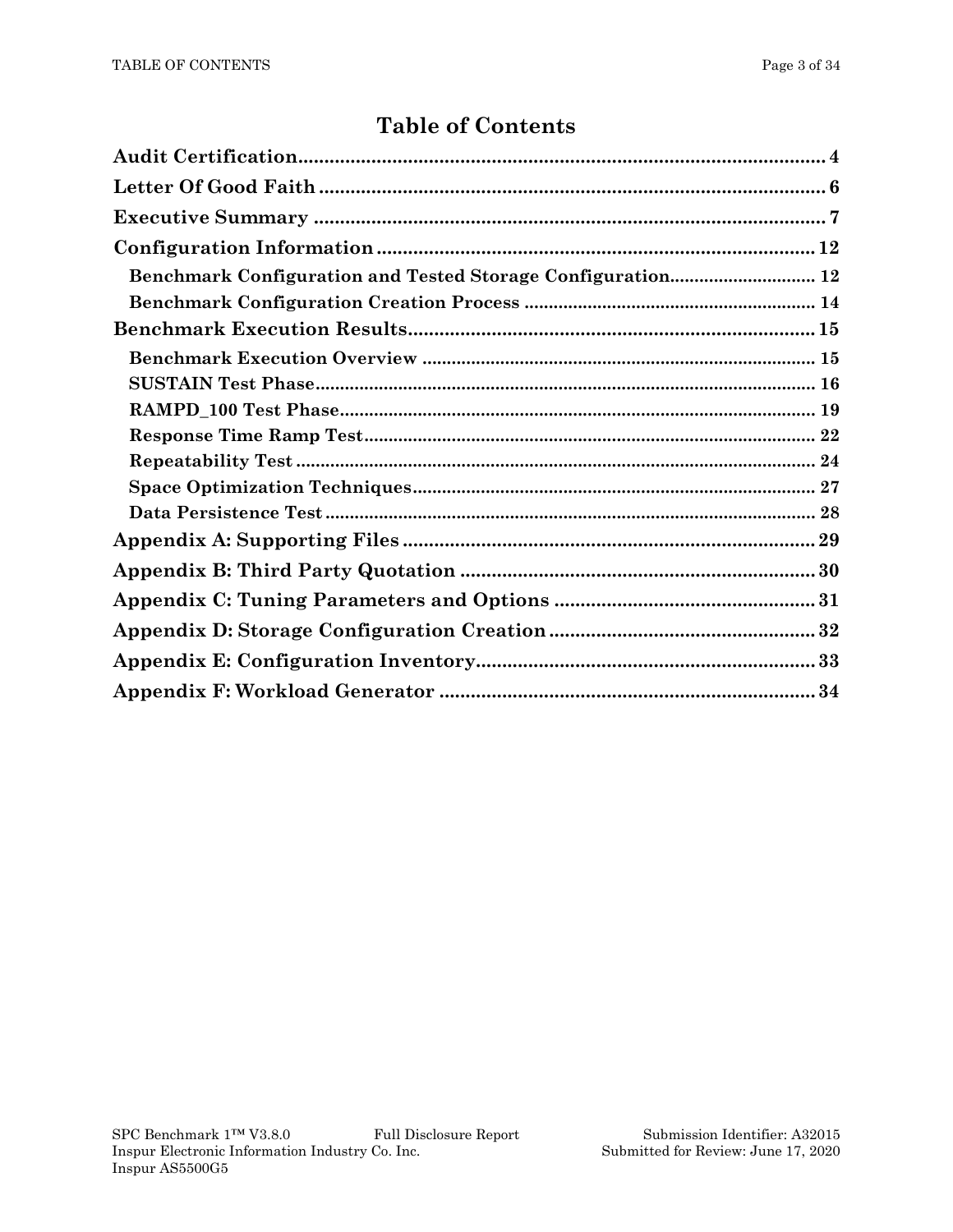## <span id="page-3-0"></span>**AUDIT CERTIFICATION**





#### Hao Sun

Inspur Electronic Information Industry Co. Ltd. NO.1036, Inspur Road, Jinan People's Republic of China

June 17, 2020

I verified the SPC Benchmark 1<sup>™</sup> (SPC-1<sup>™</sup> V3.8) test execution and performance results of the following Tested Storage Product:

#### AS5500G5

The results were:

| I SPC-1 IOPS™               | 3,300292              |
|-----------------------------|-----------------------|
| l SPC-1 Price-Performance™  | \$295.73/SPC-1 KIOPS™ |
| SPC-1 IOPS™ Response Time   | $0.387$ ms            |
| SPC-1 Overall Response Time | $0.228$ ms            |
| SPC-1 ASU Capacity          | 137,438 GB            |
| SPC-1 ASU Price             | \$7.11/GB             |
| SPC-1 Total System Price    | \$975,975.69          |

In my opinion, these performance results were produced in compliance with the SPC requirements for the benchmark.

The testing was executed using the SPC-1 Toolkit Version v3.0.2-1-g823a. The audit process was conducted in accordance with the SPC Policies and met the requirements for the benchmark.

A Letter of Good Faith was issued by the Test Sponsor, stating the accuracy and completeness of the documentation and testing data provided in support of the audit of this result.

A Full Disclosure Report for this result was prepared by InfoSizing, reviewed and approved by the Test Sponsor, and can be found at www.spcresults.org under the Submission Identifier A32015.

The independent audit process conducted by InfoSizing included the verifications of the following items:

63 Lourdes Dr. | Leominster, MA 01453 | 978-343-6562 | www.sizing.com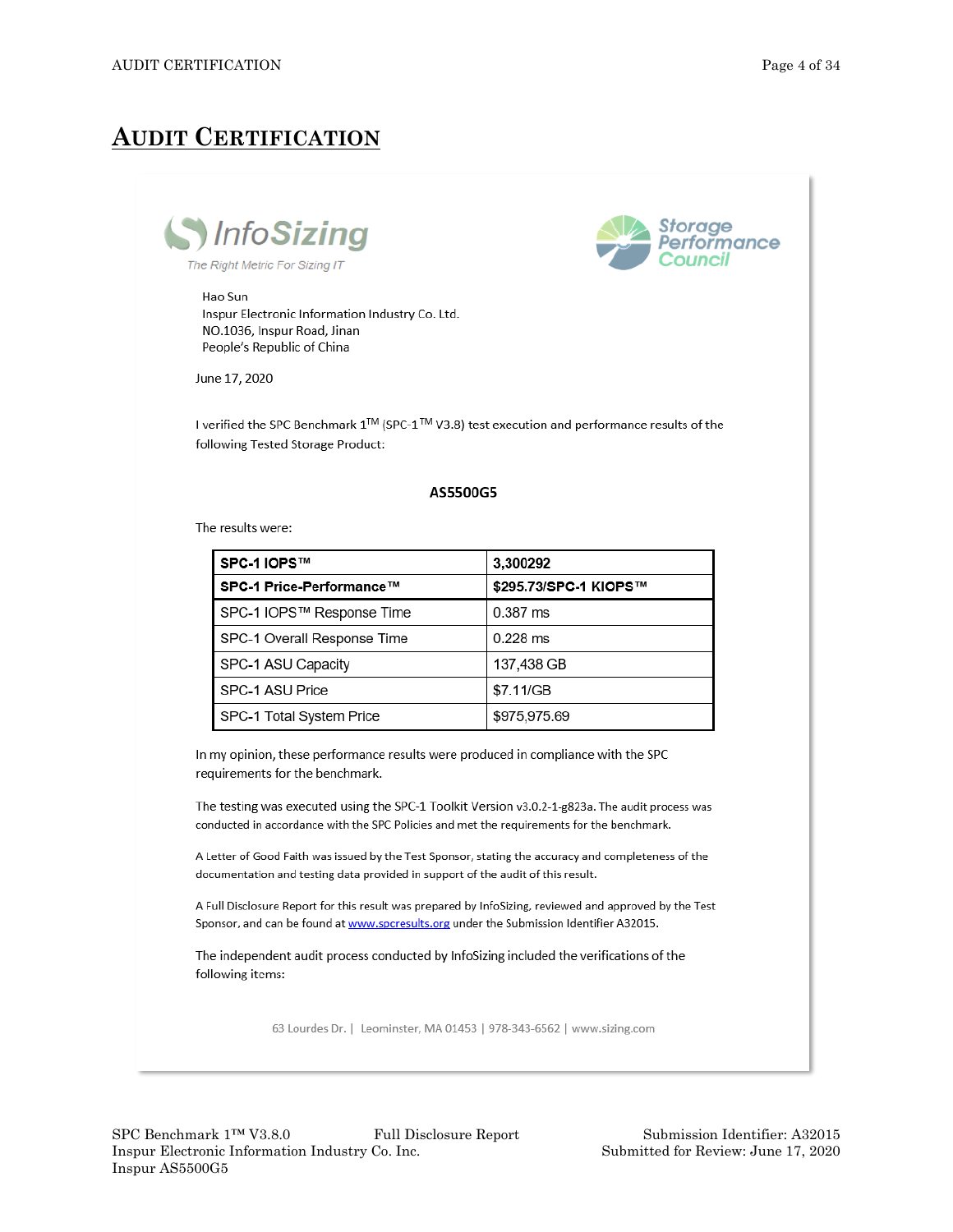Inspur

#### AS5500G5

A32014

- The physical capacity of the data repository;
- The total capacity of the Application Storage Unit (ASU);
- The accuracy of the Benchmark Configuration diagram;
- The tuning parameters used to configure the Benchmark Configuration;
- The Workload Generator commands used to execute the testing;
- The validity and integrity of the test result files;
- The compliance of the results from each performance test;
- The compliance of the results from each persistence test;  $\bullet$
- $\bullet$ The compliance of the submitted pricing model; and
- The differences between the tested and the priced configuration, if any.  $\bullet$

The Full Disclosure Report for this result was prepared in accordance with the disclosure requirements set forth in the specification for the benchmark.

The following benchmark requirements, if any, were waived in accordance with the SPC Policies:

None.

Respectfully Yours,

tahns

Doug Johnson, Certified SPC Auditor

63 Lourdes Dr. | Leominster, MA 01453 | 978-343-6562 | www.sizing.com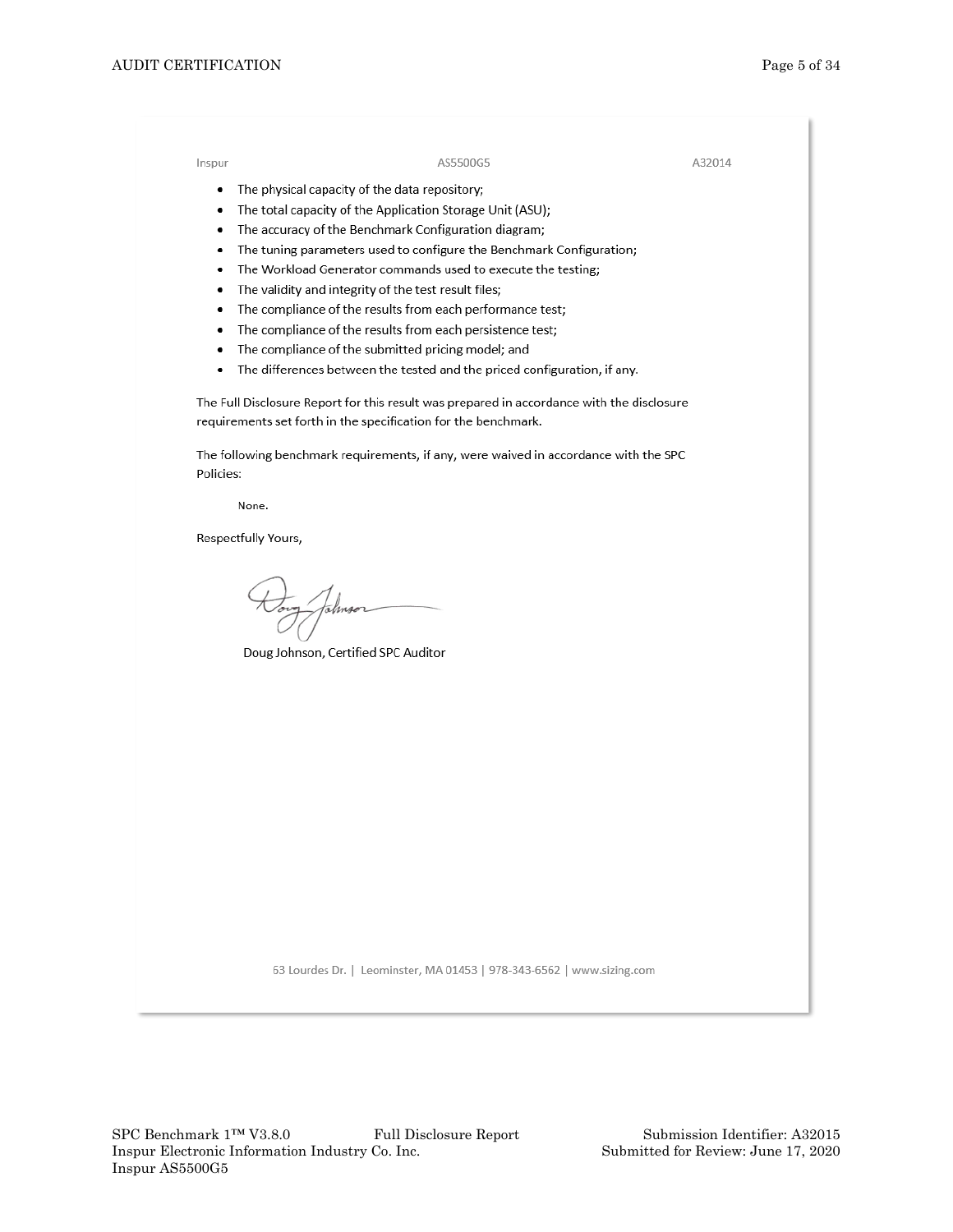## <span id="page-5-0"></span>**LETTER OF GOOD FAITH**

June 17, 2020

To: Doug Johnson, SPC Auditor PerfLabs, Inc. DBA InfoSizing 63 Lourdes Drive Leominster, MA 01453-6709 **USA** 

Subject: SPC-1 Letter of Good Faith for the AS5500G5

Inspur Electronic Information Industry Co. Ltd is the SPC-1 test sponsor for the above listed product. To the best of our knowledge and belief, the required SPC-1 results and materials we have submitted for that product are complete, accurate, and in full compliance with version 3.8 of the SPC-1 benchmark specification.

In addition, we have reported any items in the Benchmark Configuration and execution of the benchmark that affected the reported results even if the items are not explicitly required to be disclosed by the SPC-1 benchmark specification.

Sincerely,

**Baily Li** 

GM of Storage Product Department Inspur Electronic Information Industry Co. Ltd.

 $2020, 6.1$ Date: June 17, 2020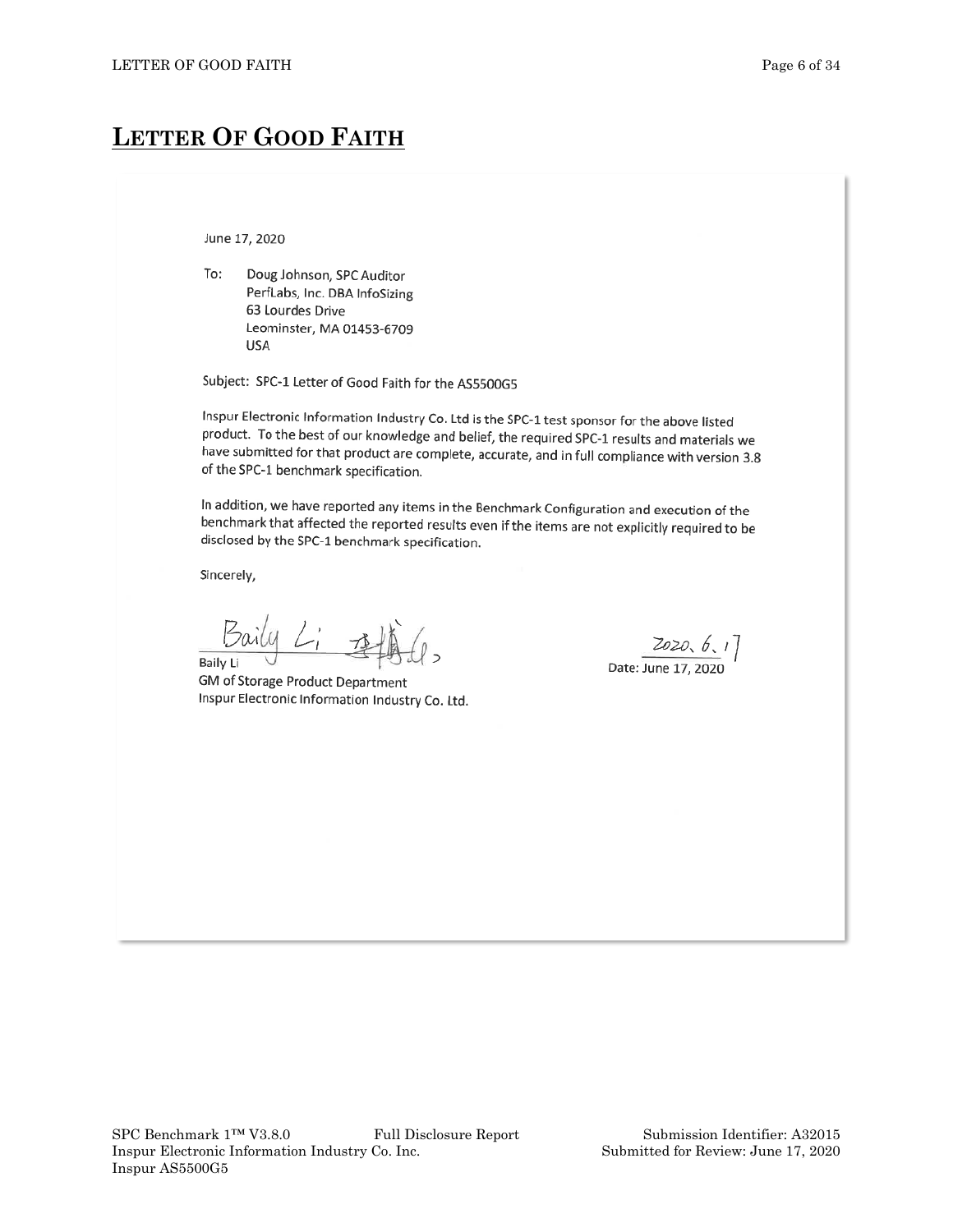<span id="page-6-0"></span>



# **SPC BENCHMARK 1™**

## **EXECUTIVE SUMMARY**

# **INSPUR ELECTRONIC INFORMATION INDUSTRY CO. INC. INSPUR AS5500G5**

| SPC-1 IOPS™                              | 3,300,292             |
|------------------------------------------|-----------------------|
| SPC-1 Price-Performance™                 | \$295.73/SPC-1 KIOPS™ |
| SPC-1 IOPS™ Response Time                | 0.387 ms              |
| <b>SPC-1 Overall Response Time</b>       | $0.228$ ms            |
| <b>SPC-1 ASU Capacity</b>                | 137,438 GB            |
| <b>SPC-1 Space Effectiveness Ratio</b>   | NA.                   |
| <b>SPC-1 ASU Price</b>                   | \$7.11/GB             |
| <b>SPC-1 Total System Price</b>          | \$975,975.69          |
| Data Protection Level                    | Protected 2 (RAID-10) |
| <b>Physical Storage Capacity</b>         | 384,000 GB            |
| <b>Pricing Currency / Target Country</b> | U.S. Dollars / China  |

## **SPC-1 V3.8.0**

## **SUBMISSION IDENTIFIER: A32015 SUBMITTED FOR REVIEW: JUNE 17, 2020**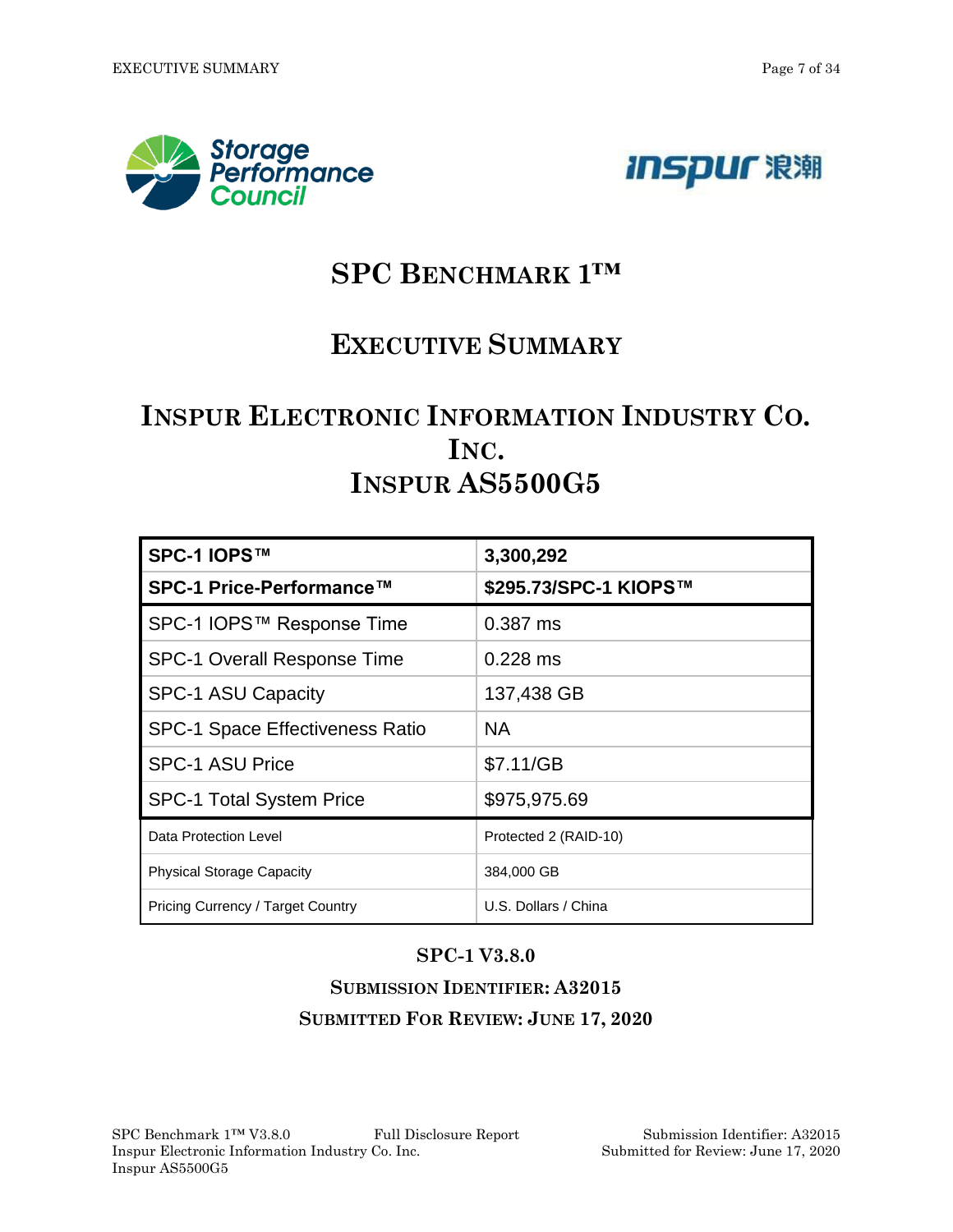## **Benchmark Configuration Diagram**

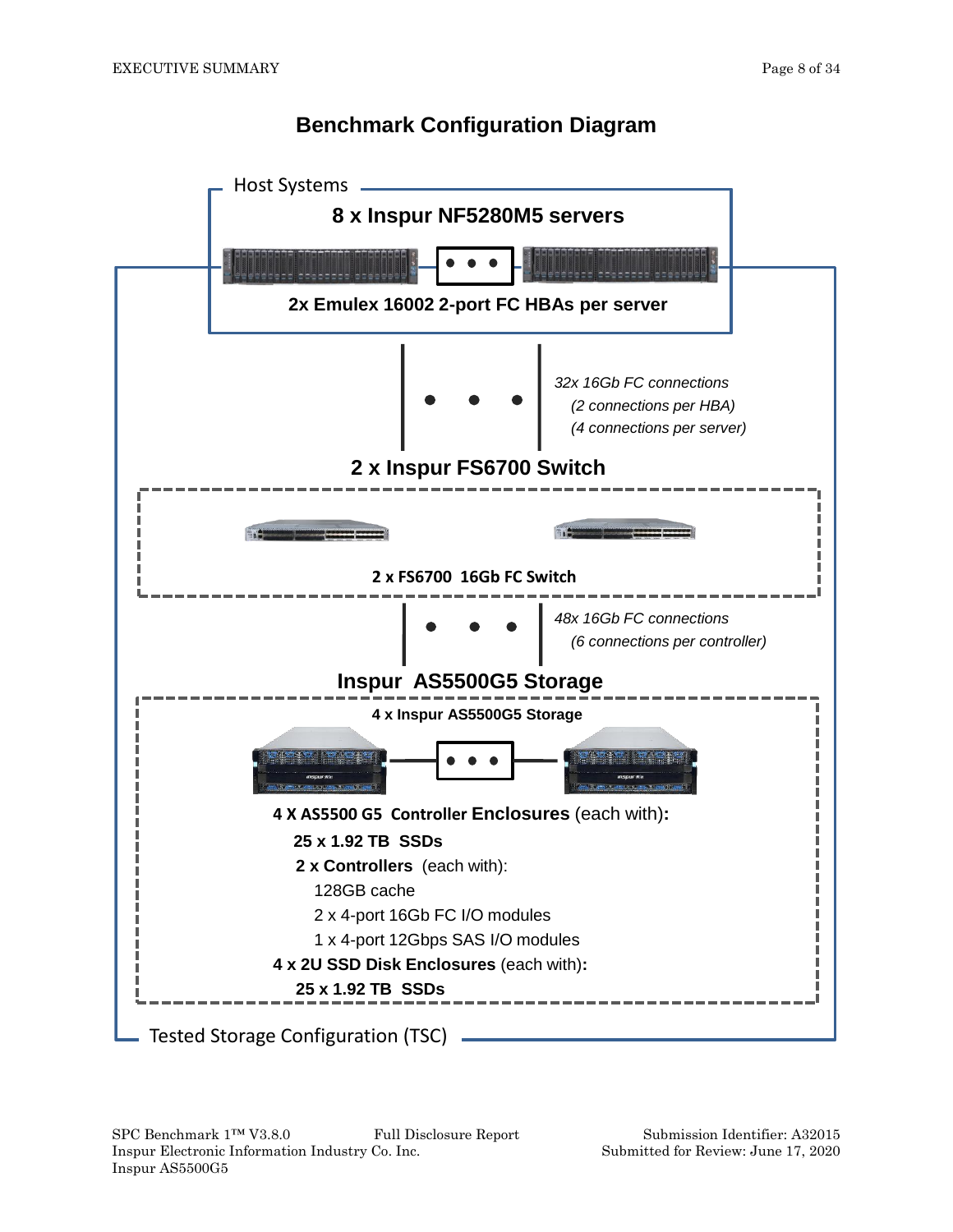## **Tested Storage Product Description**

Inspur AS5500G5 is a storage system gearing to medium-sized enterprise application environment for structured data processing applications. The system adopts the industry mainstream protocols 16Gb&32Gb FC, 1Gb/10Gb/40Gb iSCSI, 12Gb SAS and PCIe3.0, and is able to integrate with hardware platforms of IP SAN and FC SAN and intelligent management software. As an enterprise-level storage system, it reaches the highest level in products of the same level in the industry in terms of performance, functionality, reliability and ease of use, is able to meet the need on data storage, data backup and data disaster tolerance in applications like medium-sized database OLTP/OLAP and virtualization, and is widely used in governments, enterprises, financial, energy, medical and education sectors.

## **Priced Storage Configuration Components**

| 16 x Emulex 16002 2-port FC HBAs       |
|----------------------------------------|
| 4 x Inspur AS5500G5, each with:        |
| 2 x Storage Controllers, each with:    |
| 128 GB cache (1,024 GB total)          |
| 2 x 4-port 16 Gb FC I/O modules        |
| 1 x 4-port 12 Gb SAS I/O module        |
| 4 x 2U SSD Disk Enclosures, each with: |
| 25 x 1.92 TB SSDs                      |
| 2 x FS6700 16Gb FC Switch              |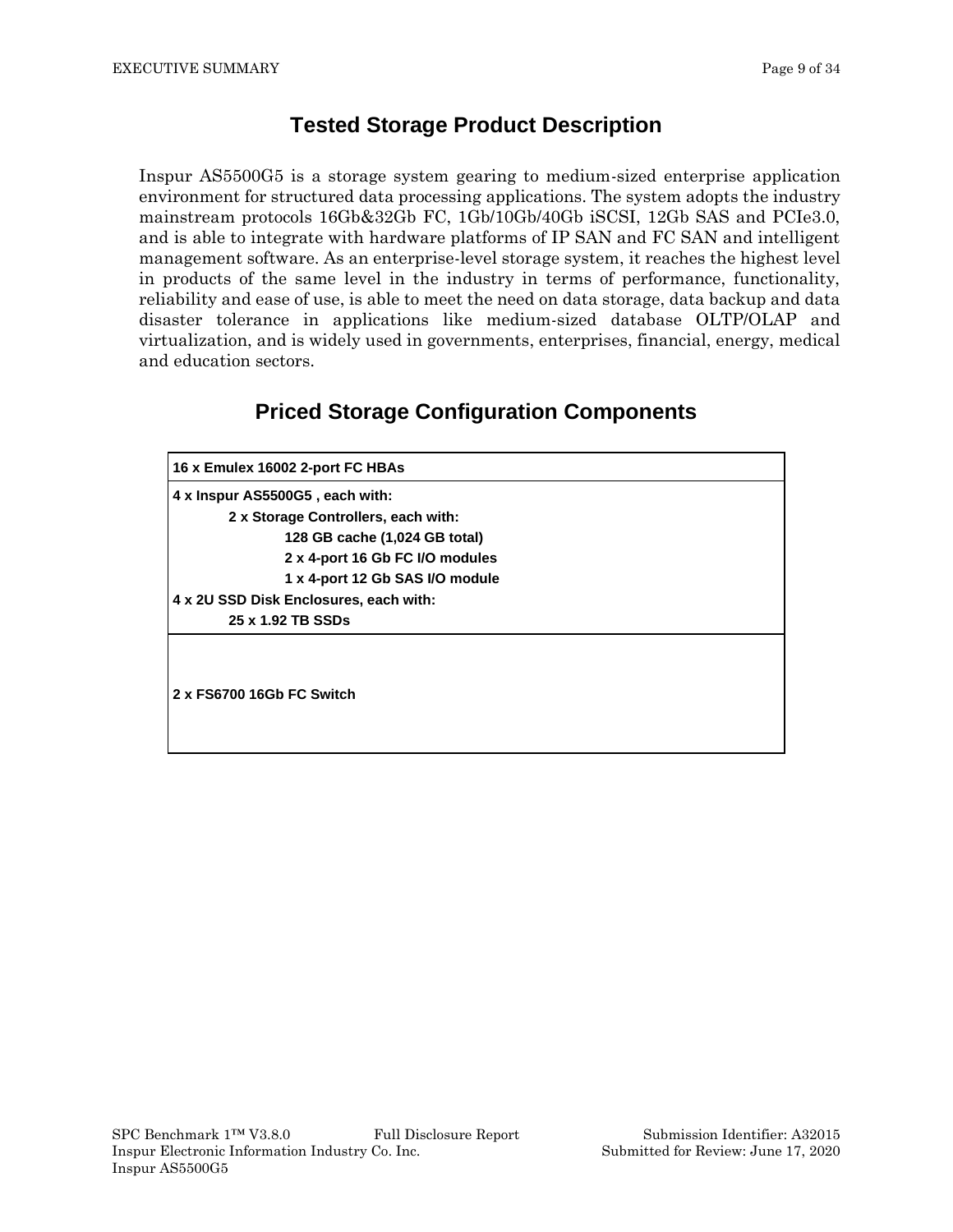| Part No.                                   | <b>Description</b>                                                                                                       | Source Qty   |                | <b>Unit Price</b> | <b>Ext. Price</b>                         | Disc.     | <b>Disc. Price</b> |
|--------------------------------------------|--------------------------------------------------------------------------------------------------------------------------|--------------|----------------|-------------------|-------------------------------------------|-----------|--------------------|
| Hardware & Software                        |                                                                                                                          |              |                |                   |                                           |           |                    |
| UAS5500G5000                               | Inspur AS5500G5 Storage System Base Unit (2U, Dual<br>Controllers, 25*2.5", BBU+Flash, 3Y 5x10xND Basic<br>Svc&Warranty) | $\mathbf{1}$ | 4              | 60,180.95         | 240,723.80                                | 70%       | 72,217.14          |
| TM0071                                     | Inspur AS5500G5 Cache Module-256GB                                                                                       | $\mathbf{1}$ | 4              | 38,689.12         | 154,756.48                                | 68%       | 49,522.08          |
| <b>THD088</b>                              | Inspur 1.92TB TLC SSD Enterprise Drive(2.5"), For<br>AS5500G5的J012HG5、J025SG5、J048HG5                                    | $\mathbf{1}$ | 200            | 12,965.62         | 2,593,124.00                              | 75%       | 648,281.00         |
| UJ025SG50001                               | Inspur J025SG5 JBoD (2U, 25*2.5" disks)                                                                                  | $\mathbf{1}$ | 4              | 9.899.72          | 39,598.88                                 | 70%       | 11,879.67          |
| TSJ160                                     | Inpsur AS5500G5 4*16Gbps FC Ports +SFP                                                                                   | $\mathbf{1}$ | 16             | 9,498.57          | 151,977.12                                | 70%       | 45,593.14          |
| <b>THS550</b>                              | Inspur AS5500G5 Basic<br>Software(InThin,InSnapshot,InClone,InBackup,InVdis<br>kMirror, InQos, InRAID, InPath)           | $\mathbf{1}$ | 4              | 3,979.66          | 15,918.64                                 | 90%       | 1,591.87           |
| <b>TWF003</b>                              | Inspur 3M LC-LC OM4 Fibre Channel Cable                                                                                  | $\mathbf{1}$ | 80             | 28.66             | 2,292.80                                  | 70%       | 687.84             |
| <b>TSJ203</b>                              | Inspur 2*Port 16Gbps Fibre Channel Adapter                                                                               | $\mathbf{1}$ | 16             | 5,114.62          | 81,833.92                                 | 70%       | 24,550.18          |
| 500326                                     | Inspur FS6700 SAN switch, Enable 16Gbps*48<br>Ports,+SFP                                                                 | $\mathbf{1}$ | $\overline{2}$ | 206,303.73        | 412,607.46                                | 72%       | 115,530.09         |
| <b>Hardware &amp; Software Subtotal</b>    |                                                                                                                          |              |                |                   |                                           |           | 969,853.01         |
|                                            | <b>Support &amp; Maintenance</b>                                                                                         |              |                |                   |                                           |           |                    |
| <b>F2HII04</b>                             | Installation Service - Engineering                                                                                       | $\mathbf{1}$ | 4              | 1,027.94          | 4,111.76                                  | 0%        | 4,111.76           |
| F2GD0030AS55G525                           | UPgrade TO Onsite Premier 24x7x4H Engineer Onsite<br>Service - 36Month(s)                                                | $\mathbf{1}$ | 4              | 502.73            | 2,010.92                                  | 0%        | 2,010.92           |
|                                            |                                                                                                                          |              |                |                   | <b>Support &amp; Maintenance Subtotal</b> |           | 6,122.68           |
|                                            |                                                                                                                          |              |                |                   |                                           |           |                    |
| <b>SPC-1 Total System Price</b>            |                                                                                                                          |              |                |                   |                                           |           | 975,975.69         |
| SPC-1 IOPS™                                |                                                                                                                          |              |                |                   |                                           | 3,300,292 |                    |
| SPC-1 Price-Performance™ (\$/SPC-1 KIOPS™) |                                                                                                                          |              |                |                   |                                           | 295.73    |                    |
| SPC-1 ASU Capacity (GB)                    |                                                                                                                          |              |                |                   |                                           | 137,438   |                    |
| SPC-1 ASU Price (\$/GB)                    |                                                                                                                          |              |                |                   |                                           |           | 7.11               |

## **Storage Configuration Pricing**

**Discount Details**: The discounts are based on the total purchase price.

**Warranty**: Provide 7x24x4H arrival service within designated city and distance. The service includes 7x24 contact to the Inspur call center with 4-hours on-site Hardware replacement or troubleshooting, and online software support with access to all new software updates or troubleshooting.

**Availability Date**: May 30, 2020.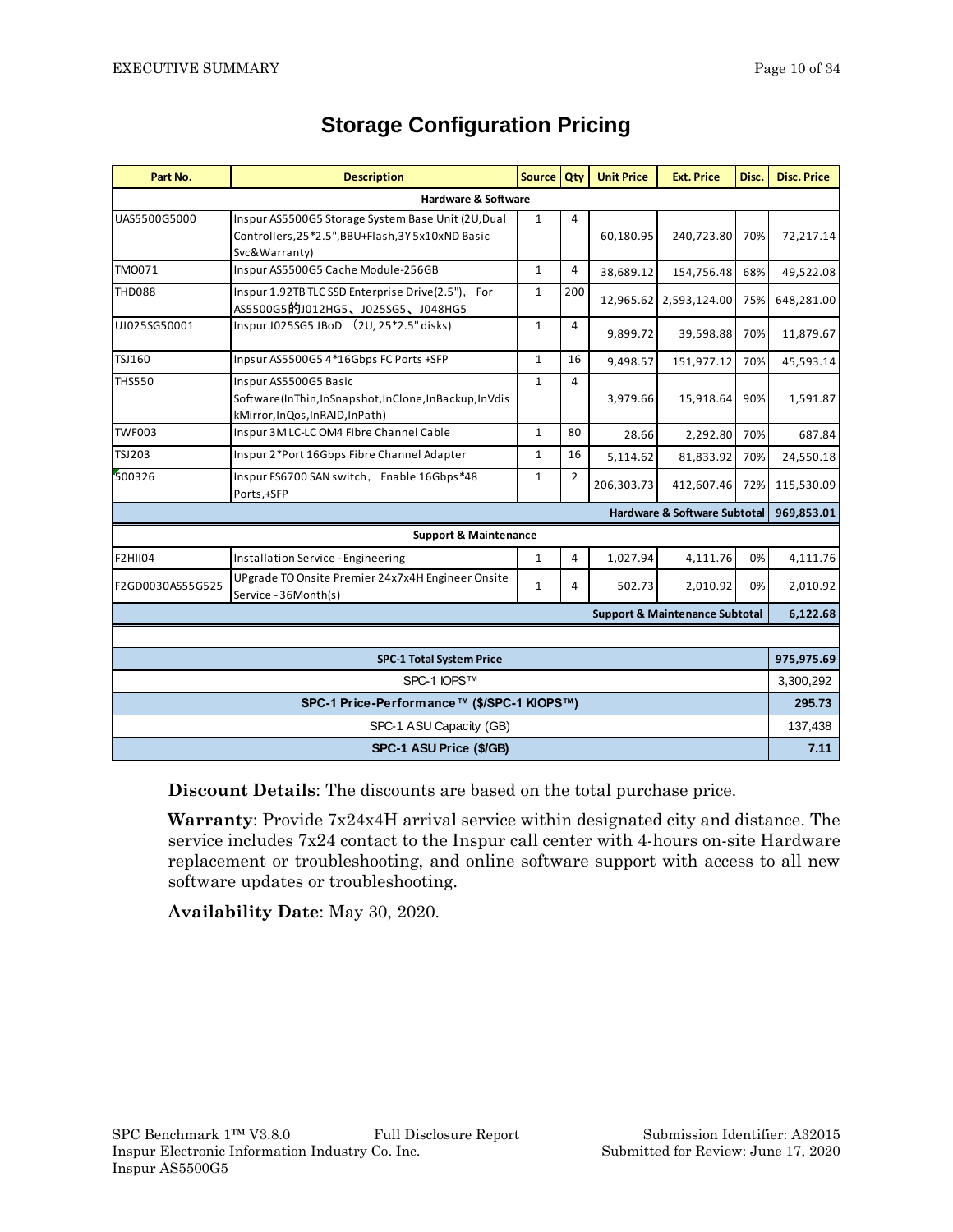

## **Response Time and Throughput Graph**

| <b>Contact Information</b>          |                                                                                                                    |  |  |  |  |
|-------------------------------------|--------------------------------------------------------------------------------------------------------------------|--|--|--|--|
| <b>Test Sponsor Primary Contact</b> | <b>Inspur Electronic Information Industry Co. Inc. -</b><br>{www.someCompany.com}<br>Hao Sun - sunhaobj@inspur.com |  |  |  |  |
| <b>SPC Auditor</b>                  | InfoSizing $-$ www.sizing.com<br>Doug Johnson - doug@sizing.com                                                    |  |  |  |  |

| <b>Revision Information</b>              |                     |  |  |  |
|------------------------------------------|---------------------|--|--|--|
| SPC Benchmark 1™ Revision                | V3.8.0              |  |  |  |
| <b>SPC-1 Workload Generator Revision</b> | v3.0.2-1-g823a      |  |  |  |
| <b>Publication Revision History</b>      | Initial Publication |  |  |  |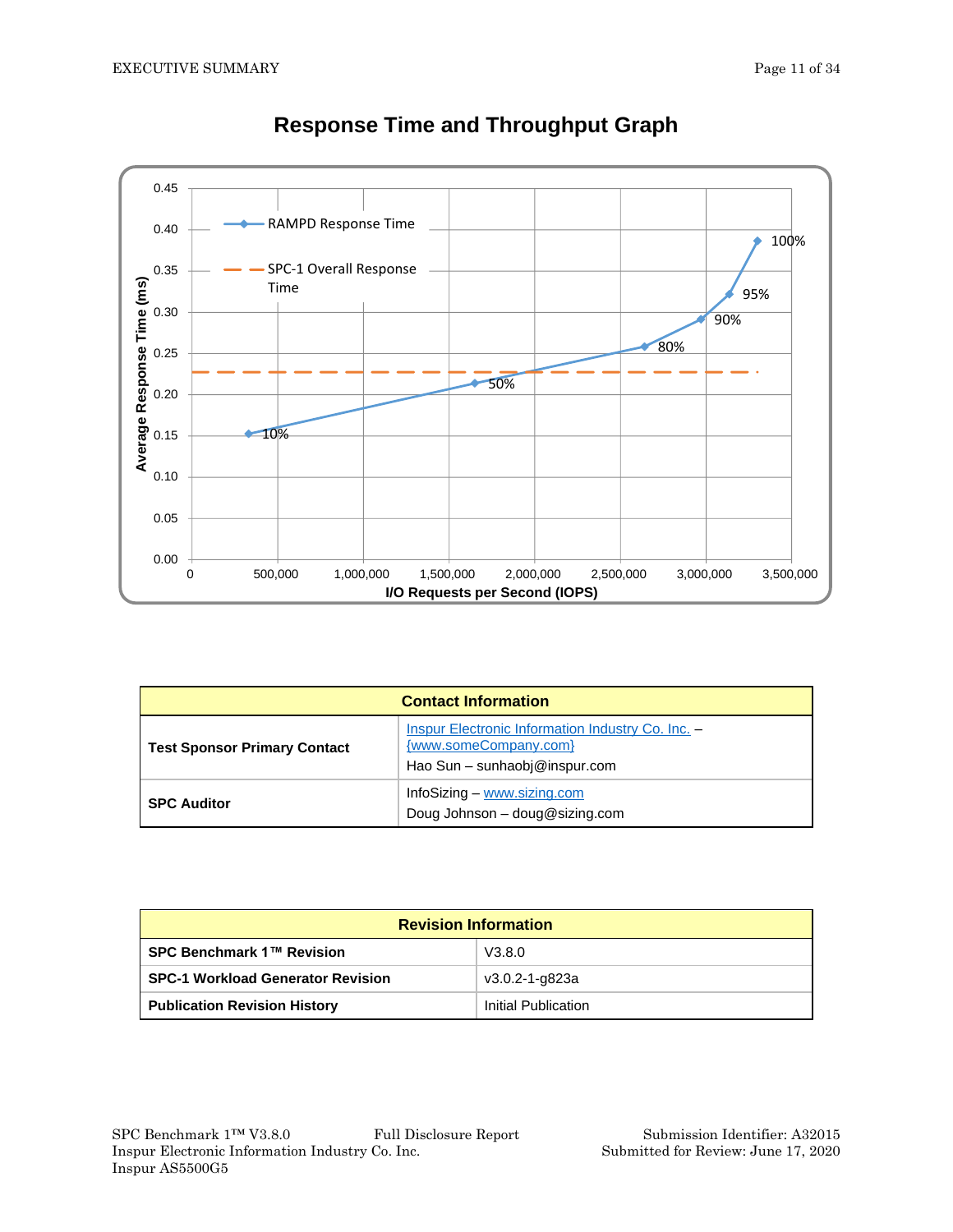## <span id="page-11-0"></span>**CONFIGURATION INFORMATION**

## <span id="page-11-1"></span>**Benchmark Configuration and Tested Storage Configuration**

The following diagram illustrates the Benchmark Configuration (BC), including the Tested Storage Configuration (TSC) and the Host System(s).

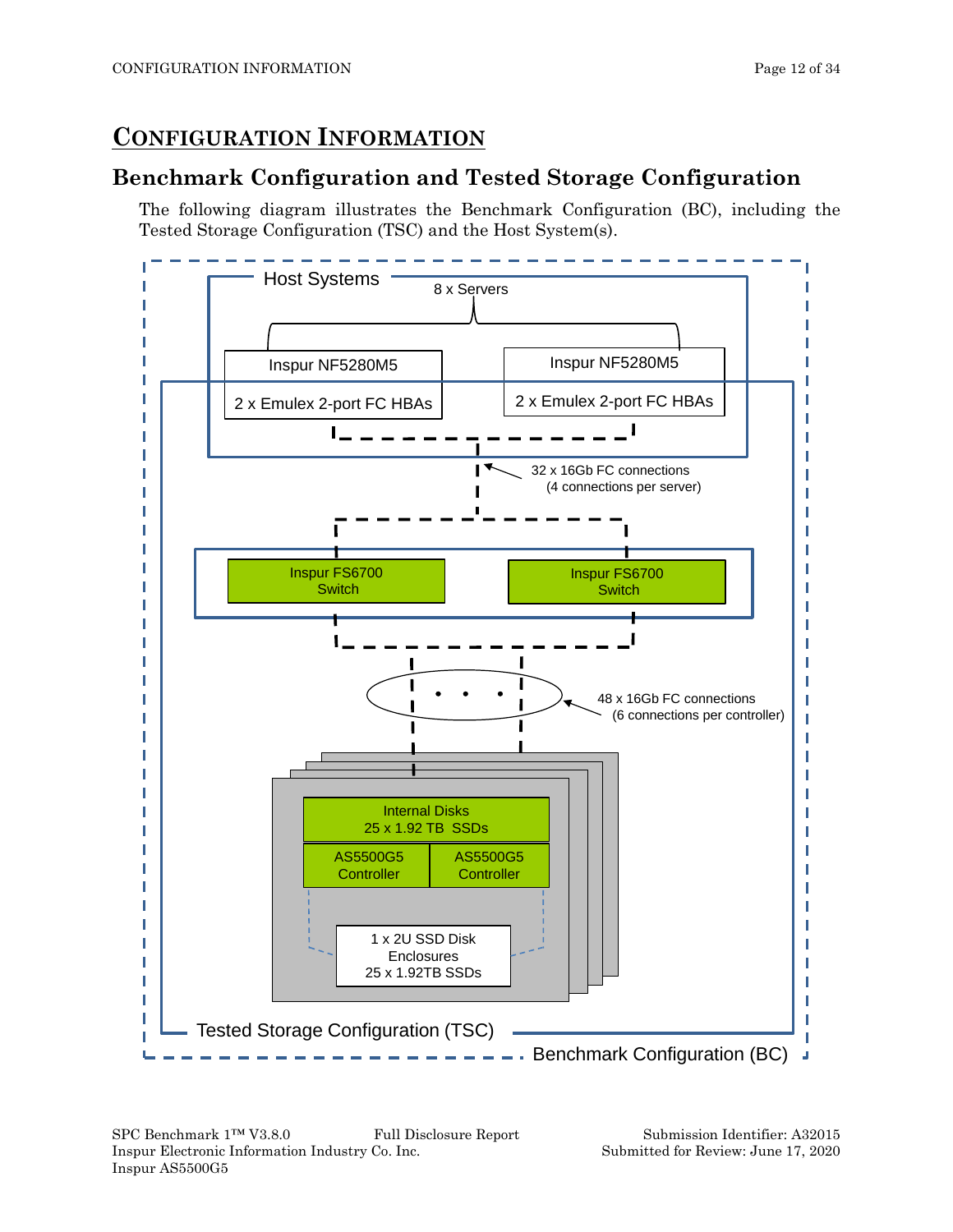#### **Storage Network Configuration**

The Tested Storage Configuration (TSC) involved an external storage subsystem consisting of 8 Inspur AS5500G5 controllers driven by 8 host systems (Inspur NF5280M5). Each NF5280M5 host system utilized two dual-port Fibre Channel HBAs to establish 4 connections to the FS6700 switches. Each HBA had one connection to each of the two switches. The AS5500G5 controllers were grouped in sets of two, forming four Inspur AS5500G5 Controller Enclosures. Each AS5500G5 controller had six connections to the FS6700 switches (3 connections per switch). All Fibre Channel paths operated at 16 Gbps.

### **Host System and Tested Storage Configuration Components**

The following table lists the components of the Host System(s) and the TSC.

| <b>Host Systems</b>                                    |
|--------------------------------------------------------|
| 8 x Inspur NF5280M5, each with :                       |
| 2 x Intel® Xeon® 6132 CPU (2.6 GHz, 14 Core, 20 MB L3) |
| 128 GB Main Memory                                     |
| Red Hat Enterprise Linux 7.4                           |
| <b>Tested Storage Configuration</b>                    |
| 16 x Emulex 16002 2-port FC HBAs                       |
| 4 x Inspur AS5500G5, each with:                        |
| 2 x Storage Controllers, each with:                    |
| 128 GB cache (1,024 GB total)                          |
| 2 x 4-port 16 Gb FC I/O modules                        |
| 1 x 4-port 12 Gb SAS I/O module                        |
| 4 x 2U SSD Disk Enclosures, each with:                 |
| 25 x 1.92 TB SSDs                                      |
| 2 x FS6700 16Gb FC Switch                              |

### **Differences Between Tested and Priced Storage Configurations**

There were no differences between the TSC and the Priced Storage Configuration.

### **Component Changes in Revised Full Disclosure Report**

The following table outlines component changes that were made in revisions to this Full Disclosure Report.

|     | Original Component   Revised Component | <b>Description of Change</b> |
|-----|----------------------------------------|------------------------------|
| n/a | n/a                                    | Initial submission           |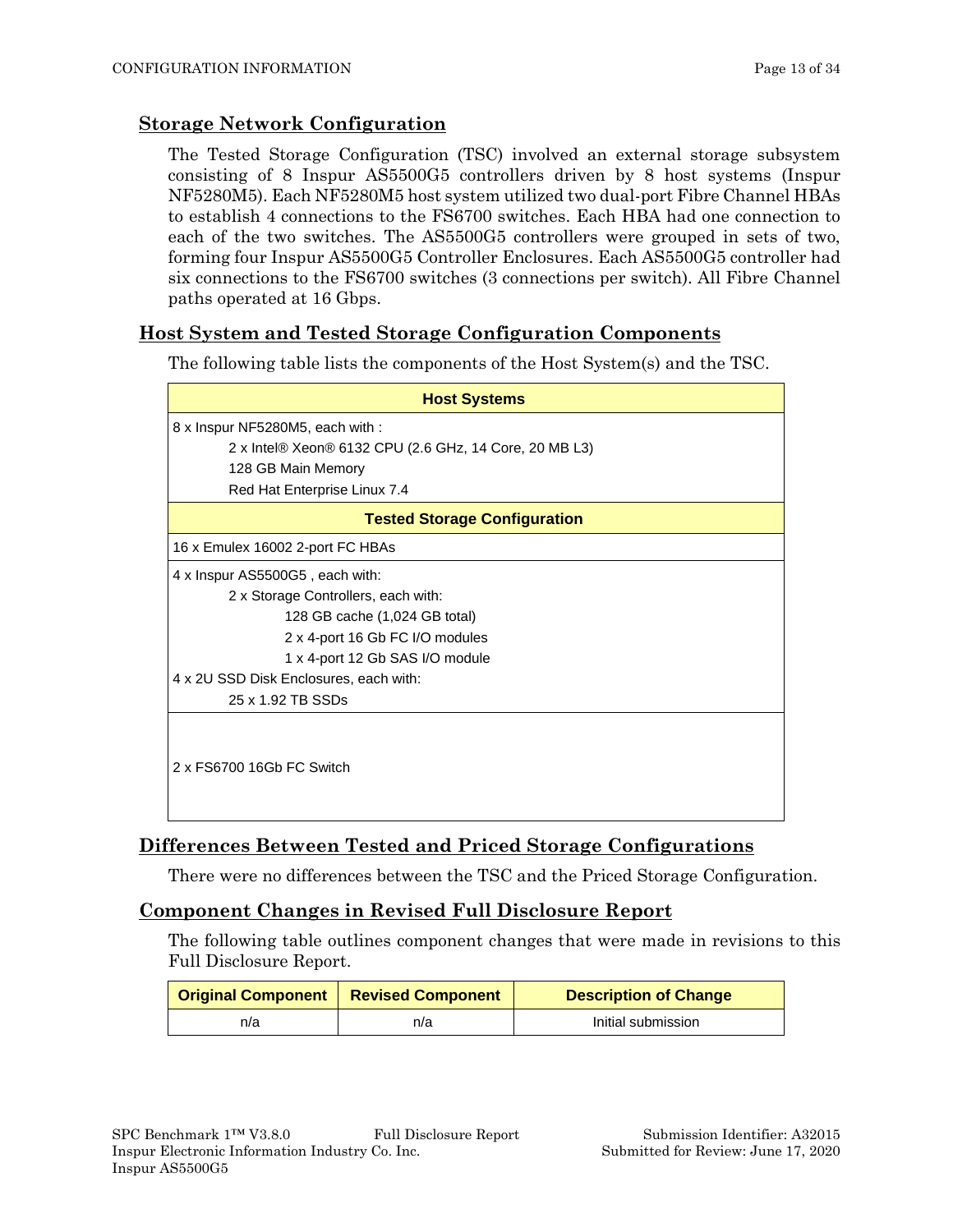## <span id="page-13-0"></span>**Benchmark Configuration Creation Process**

### **Customer Tuning Parameters and Options**

All the customer tuning parameters and options that have been altered from their default values for this benchmark are included in Appendix C and in the Supporting Files (see Appendix A).

### **Tested Storage Configuration Creation**

A detailed description of how the logical representation of the TSC was created is included in Appendix D and in the Supporting Files (see Appendix A).

### **Tested Storage Configuration Inventory**

An inventory of the components in the TSC, as seen by the Benchmark Configuration, is included in Appendix E and in the Supporting Files (see Appendix A).

### **Workload Generator Storage Configuration**

The SPC-1 Workload Generator storage configuration commands and parameters used to invoke the execution of the tests are included in Appendix F and in the Supporting Files (see Appendix A).

### **Logical Volume Capacity and Application Storage Unit Mapping**

The following table details the capacity of the Application Storage Units (ASUs) and how they are mapped to logical volumes (LVs). All capacities are reported in GB.

|       | LV per<br><b>ASU</b> | LV<br><b>Capacity</b>     | <b>Used per</b><br>LV | <b>Total per</b><br><b>ASU</b> | % ASU<br><b>Capacity</b> | Optimized*                         |
|-------|----------------------|---------------------------|-----------------------|--------------------------------|--------------------------|------------------------------------|
| ASU-1 | 18                   | 3.435.9                   | 3.435.9               | 61,847.5                       | 45.0%                    | No                                 |
| ASU-2 | 18                   | 3.435.9                   | 3.435.9               | 61.847.5                       | 45.0%                    | No                                 |
| ASU-3 | 4                    | 3.435.9                   | 3.435.9               | 13,743.8                       | 10.0%                    | No                                 |
|       |                      | <b>SPC-1 ASU Capacity</b> |                       | 137,438                        |                          | *See Space Optimization Techniques |

## **Physical Storage Capacity and Utilization**

The following table details the Physical Capacity of the storage devices and the Physical Capacity Utilization (percentage of Total Physical Capacity used) in support of hosting the ASUs. All capacities are reported in GB.

| <b>Devices</b> | <b>Count</b>                         | <b>Physical Capacity</b>       | <b>Total Capacity</b> |
|----------------|--------------------------------------|--------------------------------|-----------------------|
| SSD            | 200                                  | 1,920.0                        | 384,000.0             |
|                |                                      | <b>Total Physical Capacity</b> | 384,000               |
|                | <b>Physical Capacity Utilization</b> |                                | 35.79%                |

### **Data Protection**

The data protection level used for all LVs was **Protected 2 (RAID-10)**, which was accomplished by configuring 80 LUNs over four pools comprising 16 RAID-10 arrays.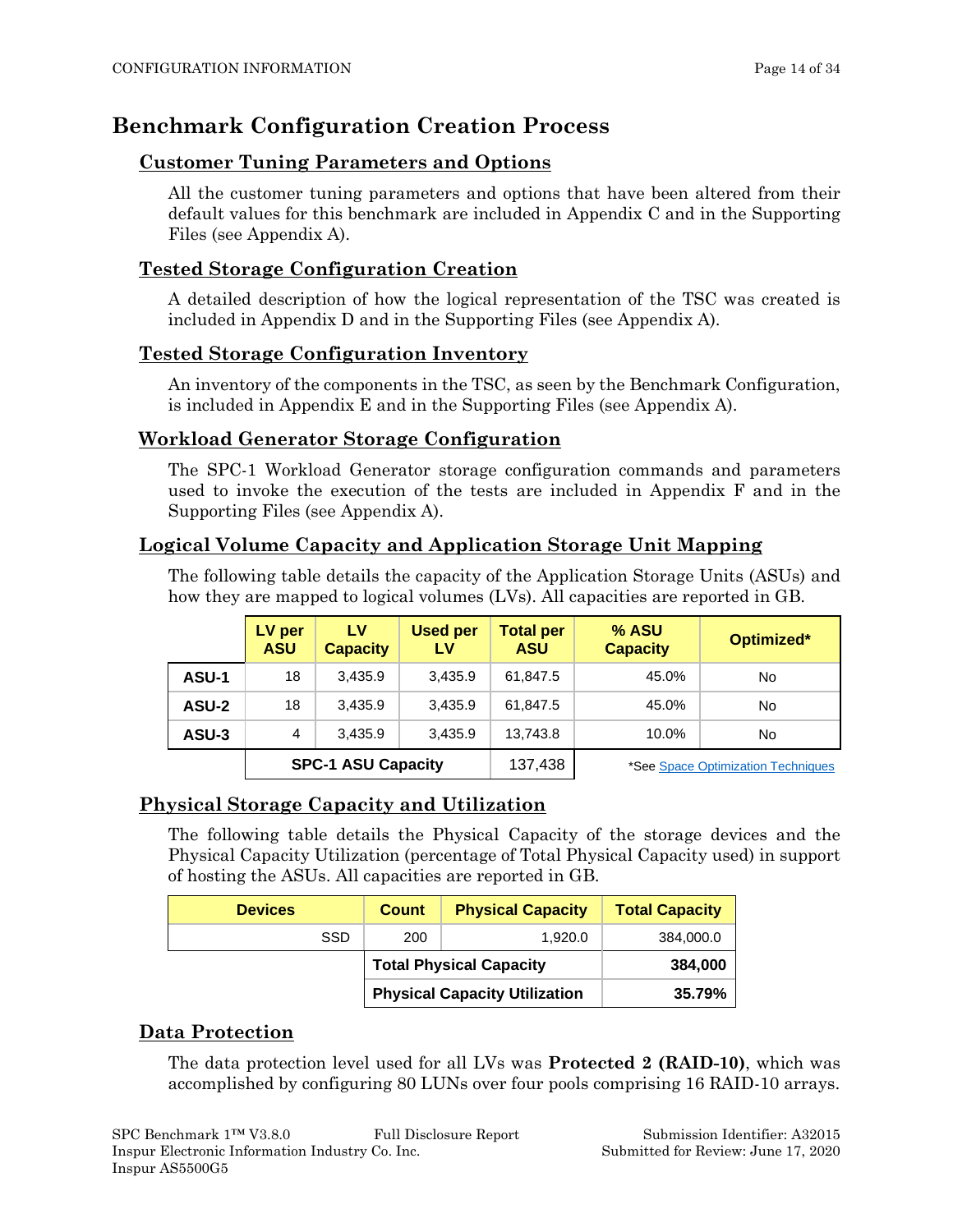## <span id="page-14-0"></span>**BENCHMARK EXECUTION RESULTS**

This portion of the Full Disclosure Report documents the results of the various SPC-1 Tests, Test Phases, and Test Runs.

## <span id="page-14-1"></span>**Benchmark Execution Overview**

## **Workload Generator Input Parameters**

The SPC-1 Workload Generator commands and input parameters for the Test Phases are presented in the Supporting Files (see Appendix A).

### **Primary Metrics Test Phases**

The benchmark execution consists of the Primary Metrics Test Phases, including the Test Phases SUSTAIN, RAMPD\_100 to RAMPD\_10, RAMPU\_50 to RAMPU\_100, RAMP\_0, REPEAT\_1 and REPEAT\_2.

Each Test Phase starts with a transition period followed by a Measurement Interval (MI).

## **Measurement Intervals by Test Phase Graph**

The following graph presents the average IOPS and the average Response Times measured over the MI of each Test Phase.



## **Exception and Waiver**

None.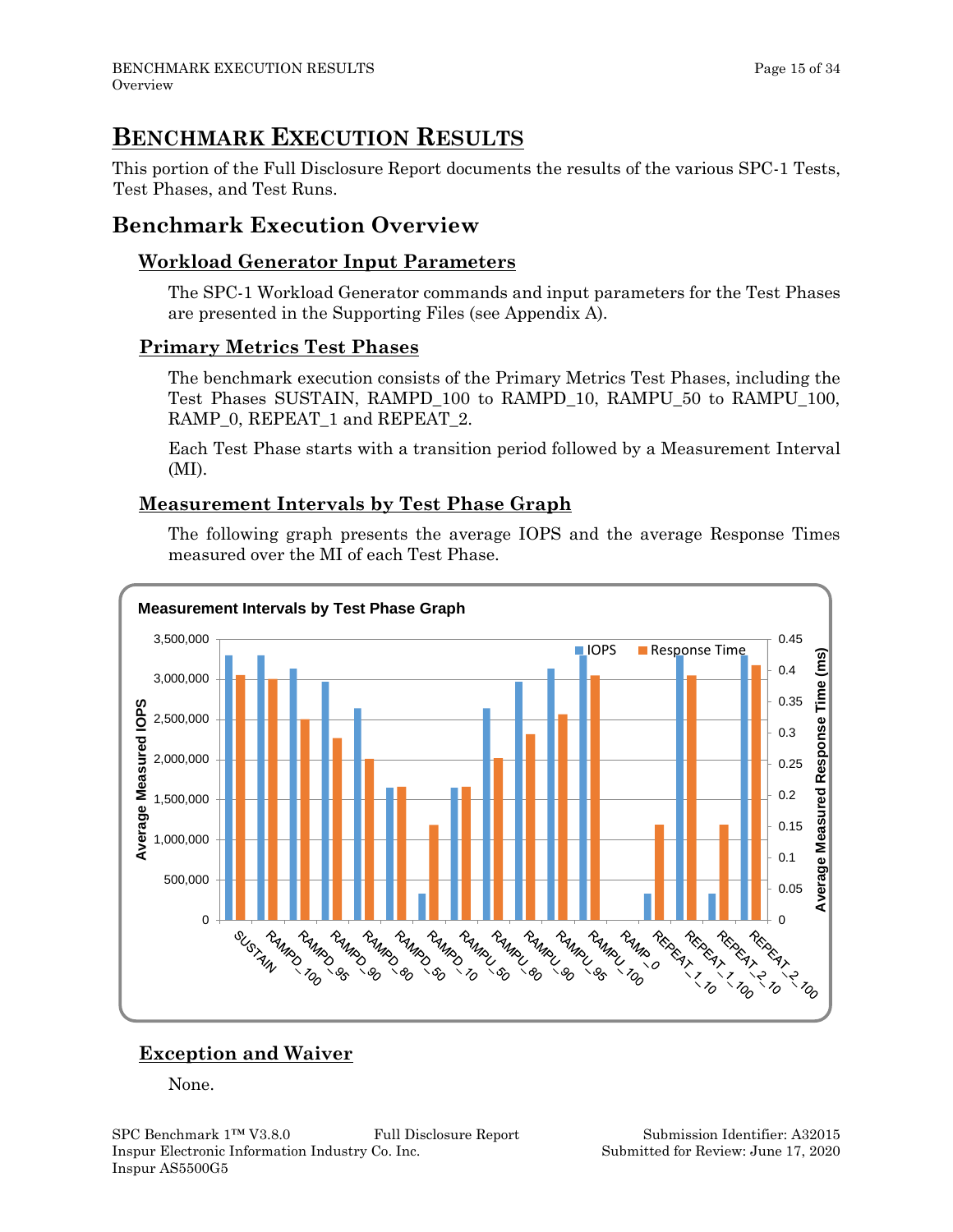## <span id="page-15-0"></span>**SUSTAIN Test Phase**

#### **SUSTAIN – Results File**

The results file generated during the execution of the SUSTAIN Test Phase is included in the Supporting Files (see Appendix A) as follows:

• **SPC1\_METRICS\_0\_Raw\_Results.xlsx**

#### **SUSTAIN – Execution Times**

| <b>Interval</b>             | <b>Start Date &amp; Time</b> | <b>End Date &amp; Time</b> | <b>Duration</b> |
|-----------------------------|------------------------------|----------------------------|-----------------|
| <b>Transition Period</b>    | 10-Jun-20 04:45:00           | 10-Jun-20 04:48:00         | 0:03:00         |
| <b>Measurement Interval</b> | 10-Jun-20 04:48:00           | 10-Jun-20 12:48:01         | 8:00:01         |

### **SUSTAIN – Throughput Graph**

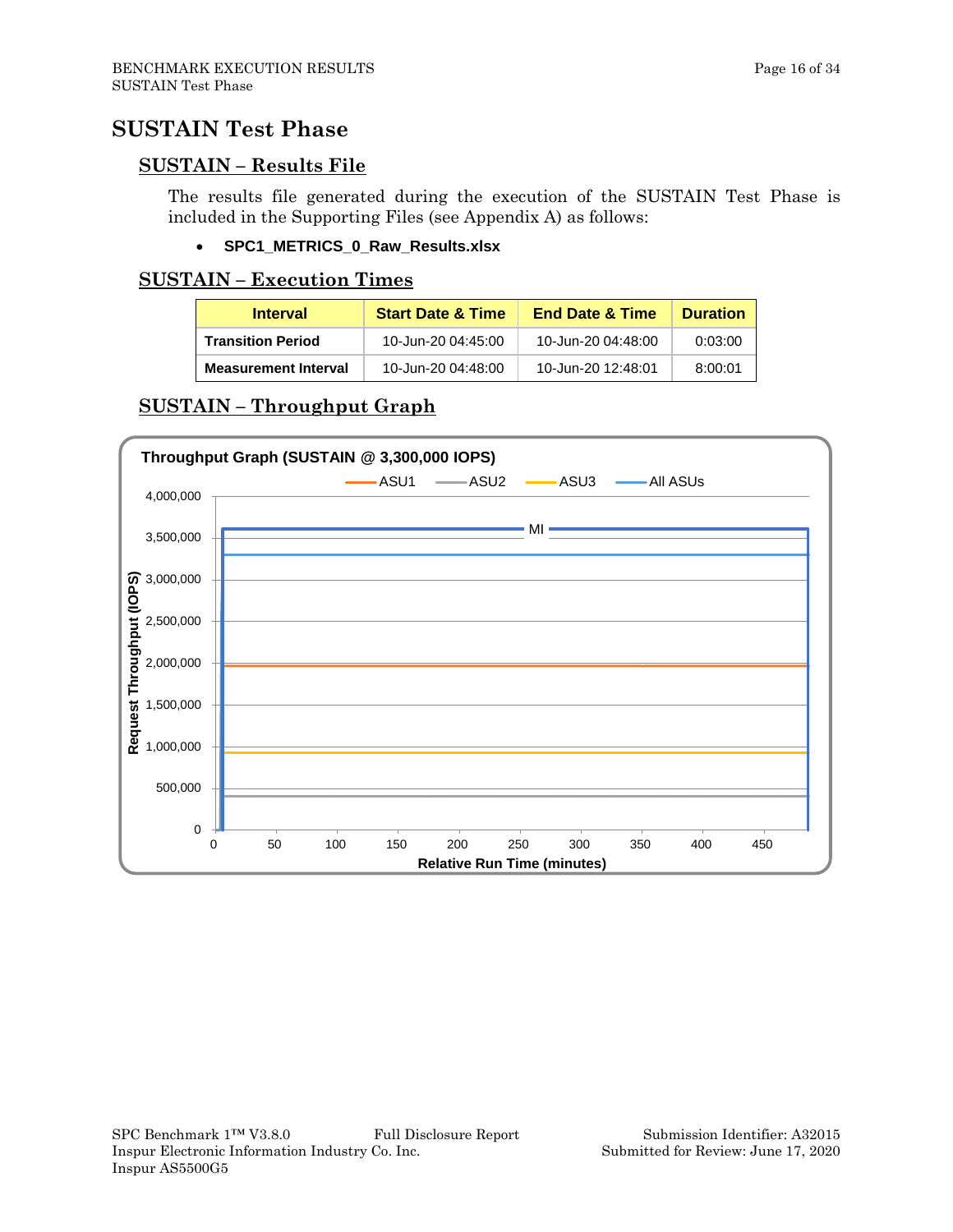### **SUSTAIN – Response Time Graph**



## **SUSTAIN – Data Rate Graph**



SPC Benchmark 1™ V3.8.0 Full Disclosure Report Submission Identifier: A32015 Inspur Electronic Information Industry Co. Inc. Submitted for Review: June 17, 2020 Inspur AS5500G5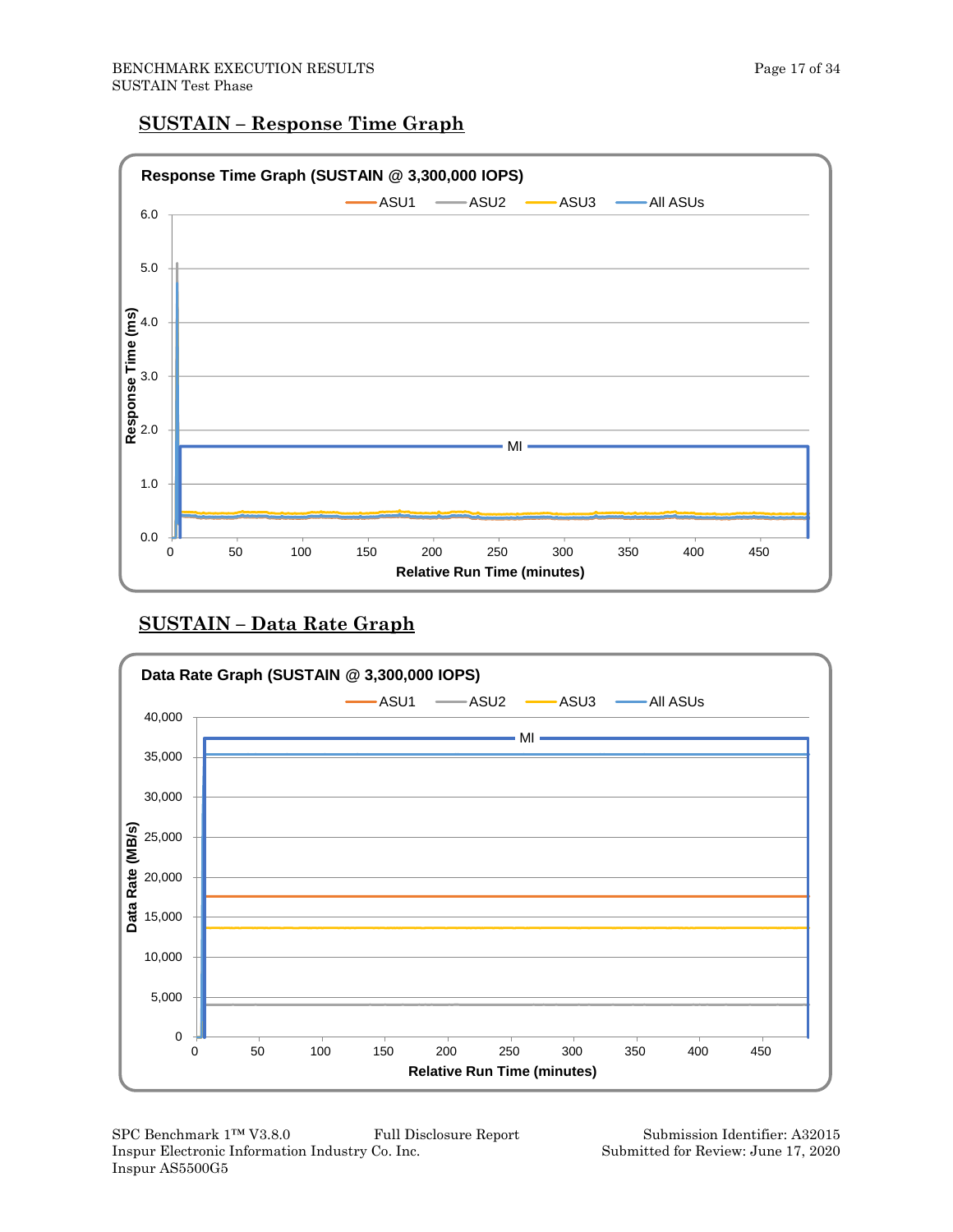

### **SUSTAIN – Response Time Frequency Graph**

## **SUSTAIN – Intensity Multiplier**

The following table lists the targeted intensity multiplier (Defined), the measured intensity multiplier (Measured) for each I/O stream, its coefficient of variation (Variation), and the percentage of difference (Difference) between Defined and Measured.

|                   | <b>ASU1-1</b> | <b>ASU1-2</b> | <b>ASU1-3</b> | <b>ASU1-4</b> | <b>ASU2-1</b> | <b>ASU2-2</b> | <b>ASU2-3</b> | <b>ASU3-1</b> |
|-------------------|---------------|---------------|---------------|---------------|---------------|---------------|---------------|---------------|
| <b>Defined</b>    | 0.0350        | 0.2810        | 0.0700        | 0.2100        | 0.0180        | 0.0700        | 0.0350        | 0.2810        |
| Measured          | 0.0350        | 0.2810        | 0.0700        | 0.2100        | 0.0180        | 0.0700        | 0.0350        | 0.2810        |
| Variation         | 0.0004        | 0.0001        | 0.0003        | 0.0001        | 0.0005        | 0.0003        | 0.0004        | 0.0001        |
| <b>Difference</b> | 0.006%        | 0.002%        | 0.005%        | 0.000%        | 0.004%        | 0.003%        | $0.006\%$     | 0.001%        |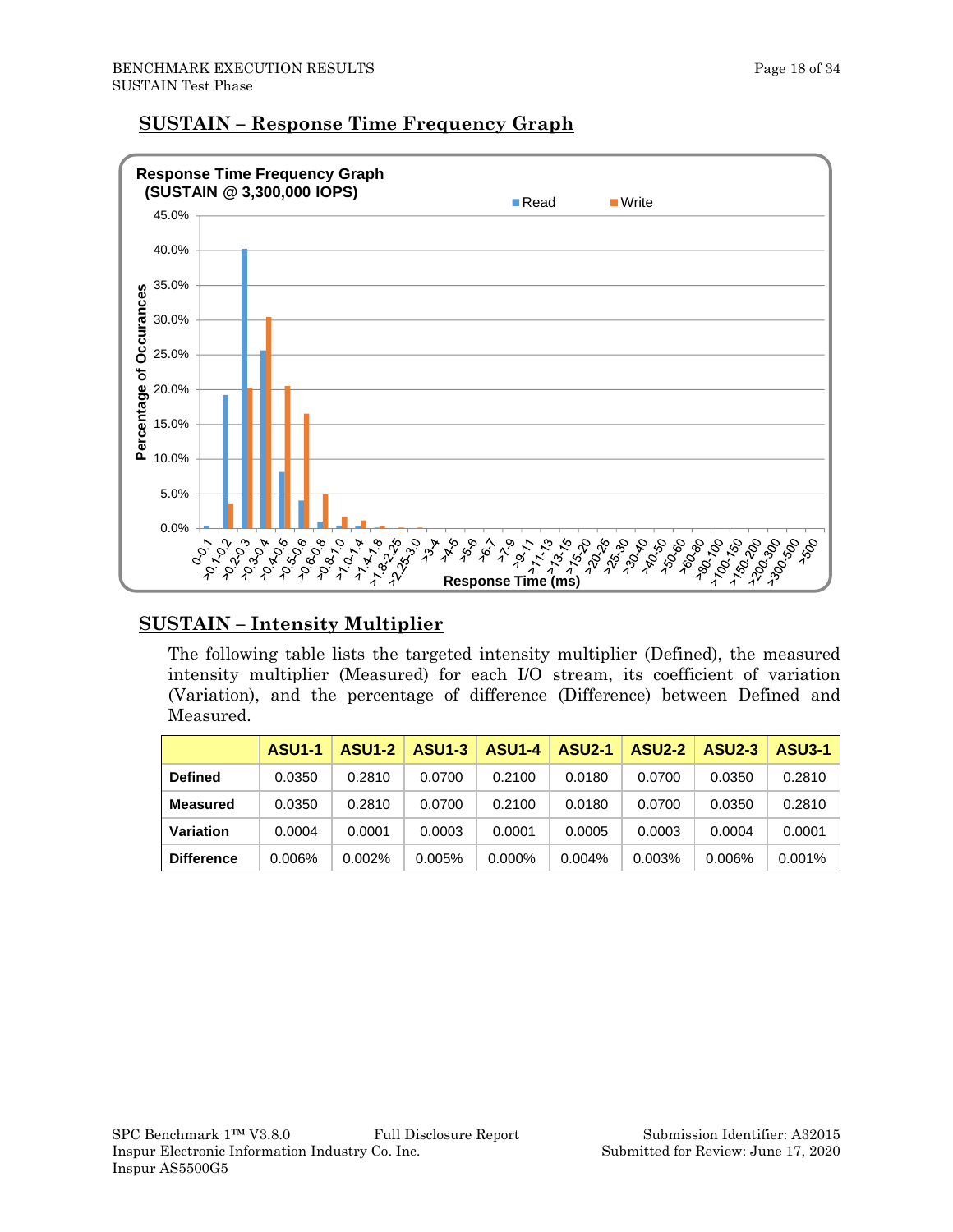## <span id="page-18-0"></span>**RAMPD\_100 Test Phase**

### **RAMPD\_100 – Results File**

The results file generated during the execution of the RAMPD\_100 Test Phase is included in the Supporting Files (see Appendix A) as follows:

#### • **SPC1\_METRICS\_0\_Raw\_Results.xlsx**

#### **RAMPD\_100 – Execution Times**

| <b>Interval</b>             | <b>Start Date &amp; Time</b> | <b>End Date &amp; Time</b> | <b>Duration</b> |
|-----------------------------|------------------------------|----------------------------|-----------------|
| <b>Transition Period</b>    | 10-Jun-20 12:49:00           | 10-Jun-20 12:52:00         | 0:03:00         |
| <b>Measurement Interval</b> | 10-Jun-20 12:52:00           | 10-Jun-20 13:02:01         | 0:10:01         |

### **RAMPD\_100 – Throughput Graph**

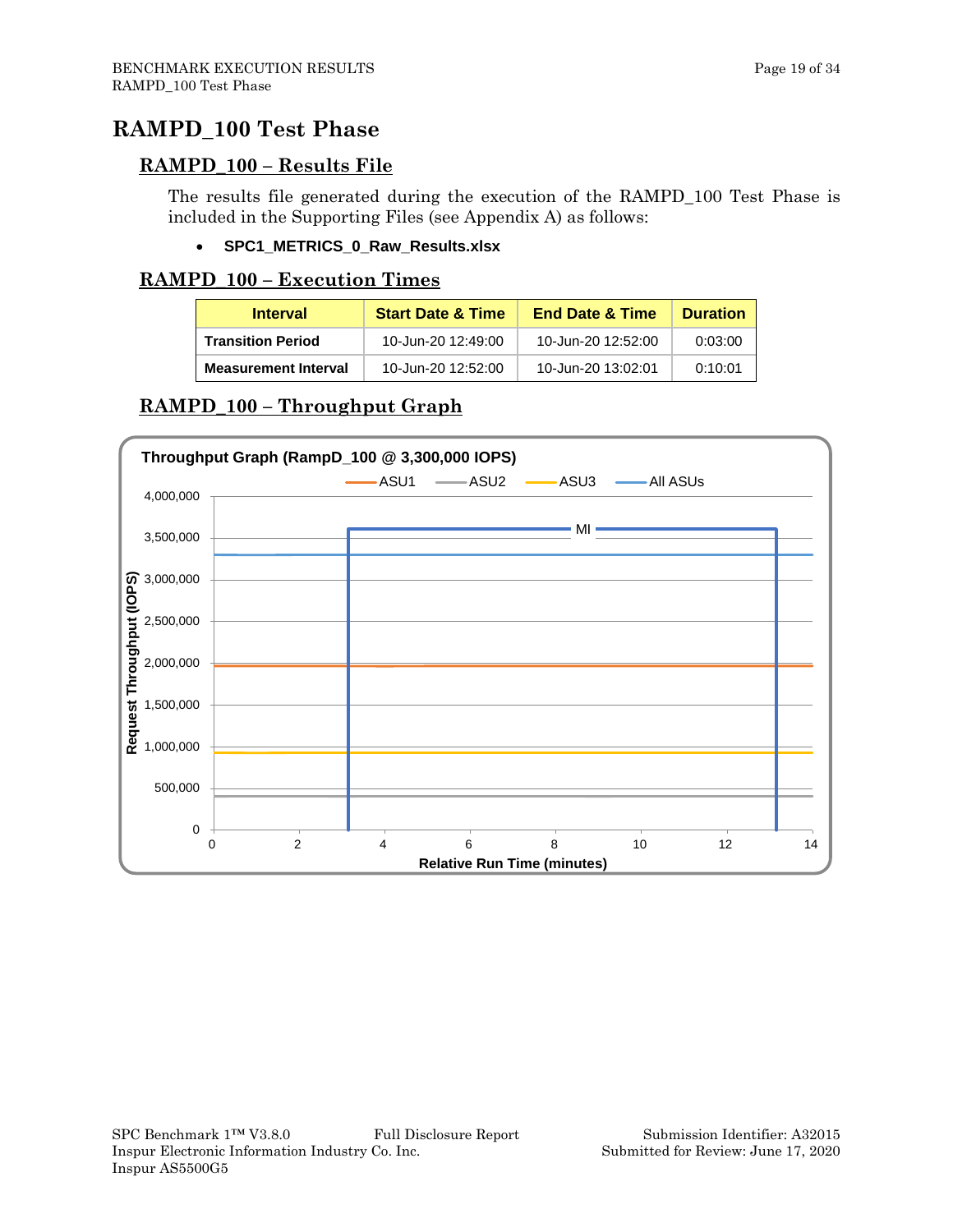#### **RAMPD\_100 – Response Time Graph**



## **RAMPD\_100 – Data Rate Graph**



SPC Benchmark 1™ V3.8.0 Full Disclosure Report Submission Identifier: A32015 Inspur Electronic Information Industry Co. Inc. Submitted for Review: June 17, 2020 Inspur AS5500G5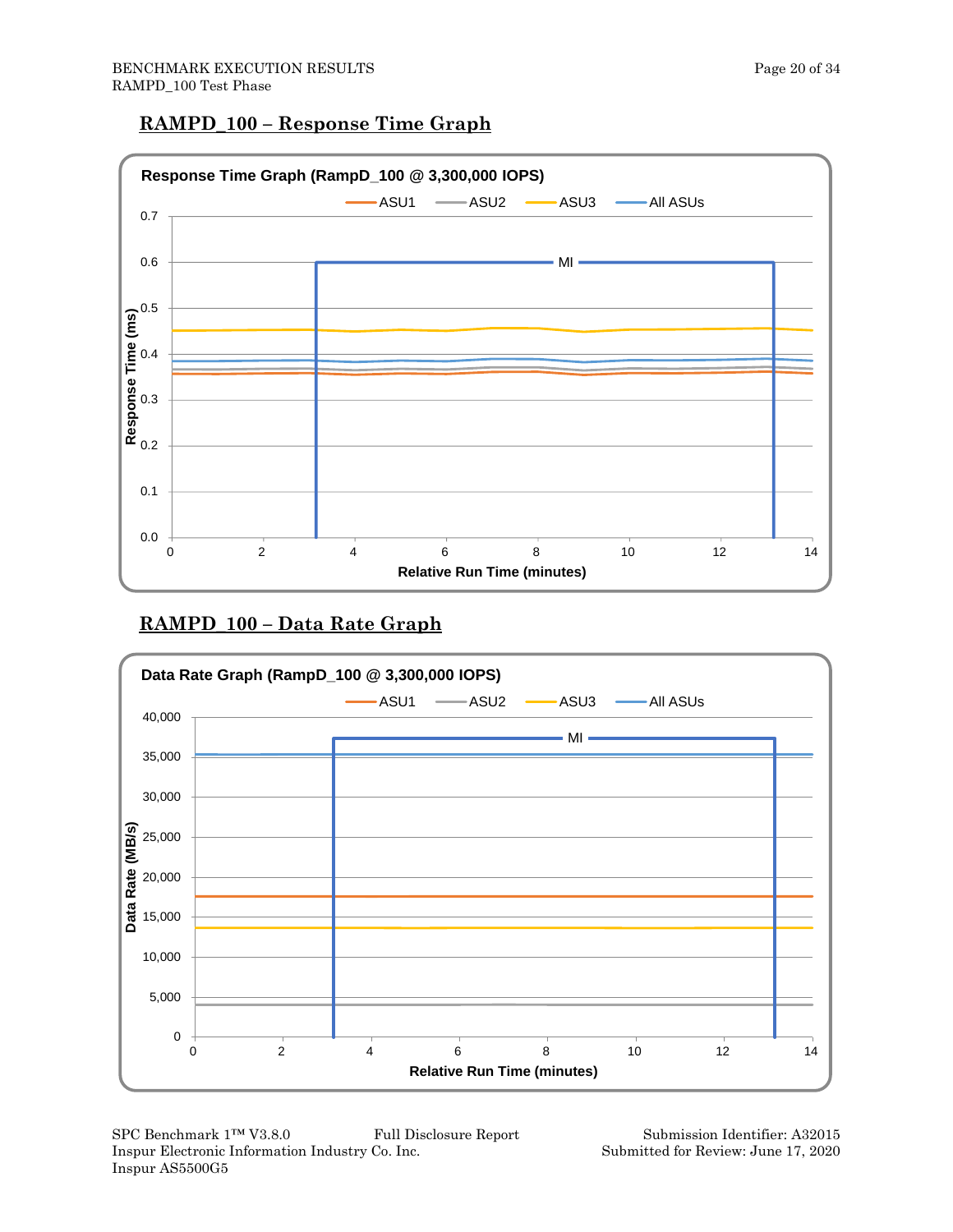



## **RAMPD\_100 – Response Time Frequency Graph**

## **RAMPD\_100 – Intensity Multiplier**

The following table lists the targeted intensity multiplier (Defined), the measured intensity multiplier (Measured) for each I/O stream, its coefficient of variation (Variation), and the percentage of difference (Difference) between Defined and Measured.

|                   | <b>ASU1-1</b> | <b>ASU1-2</b> | <b>ASU1-3</b> | <b>ASU1-4</b> | <b>ASU2-1</b> | <b>ASU2-2</b> | <b>ASU2-3</b> | <b>ASU3-1</b> |
|-------------------|---------------|---------------|---------------|---------------|---------------|---------------|---------------|---------------|
| <b>Defined</b>    | 0.0350        | 0.2810        | 0.0700        | 0.2100        | 0.0180        | 0.0700        | 0.0350        | 0.2810        |
| <b>Measured</b>   | 0.0350        | 0.2810        | 0.0700        | 0.2100        | 0.0180        | 0.0700        | 0.0350        | 0.2810        |
| Variation         | 0.0004        | 0.0001        | 0.0002        | 0.0002        | 0.0005        | 0.0002        | 0.0005        | 0.0001        |
| <b>Difference</b> | 0.038%        | 0.003%        | 0.005%        | $0.001\%$     | 0.010%        | $0.006\%$     | 0.018%        | $0.001\%$     |

## **RAMPD\_100 – I/O Request Summary**

| <b>I/O Requests Completed in the Measurement Interval</b>                | 1,980,178,786 |
|--------------------------------------------------------------------------|---------------|
| <b>I/O Requests Completed with Response Time <math>\leq</math> 30 ms</b> | 1,980,172,106 |
| I/O Requests Completed with Response Time > 30 ms                        | 6.680         |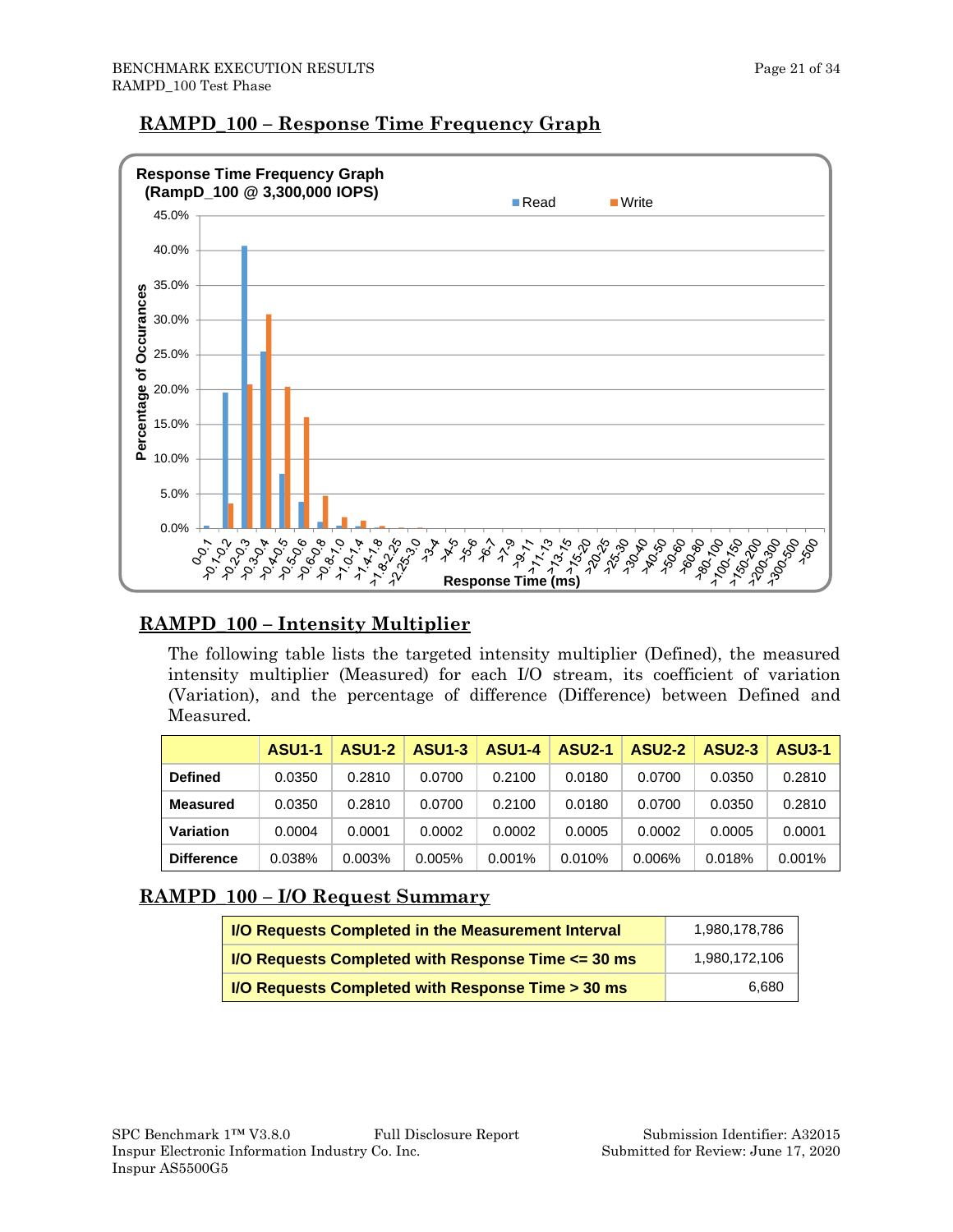## <span id="page-21-0"></span>**Response Time Ramp Test**

### **Response Time Ramp Test – Results File**

The results file generated during the execution of the Response Time Ramp Test is included in the Supporting Files (see Appendix A) as follows:

• **SPC1\_METRICS\_0\_Raw\_Results.xlsx**

#### **Response Time Ramp Test – Phases**

The Response Time Ramp Test is comprised of 11 Test Phases, including six Ramp-Down Phases (executed at 100%, 95%, 90%, 80%, 50%, and 10% of the Business Scaling Unit) and five Ramp-Up Phases (executed at 50%, 80%, 90%, 95%, and 100% of the Business Scaling Unit).



#### **Response Time Ramp Test – Average Throughput Graph**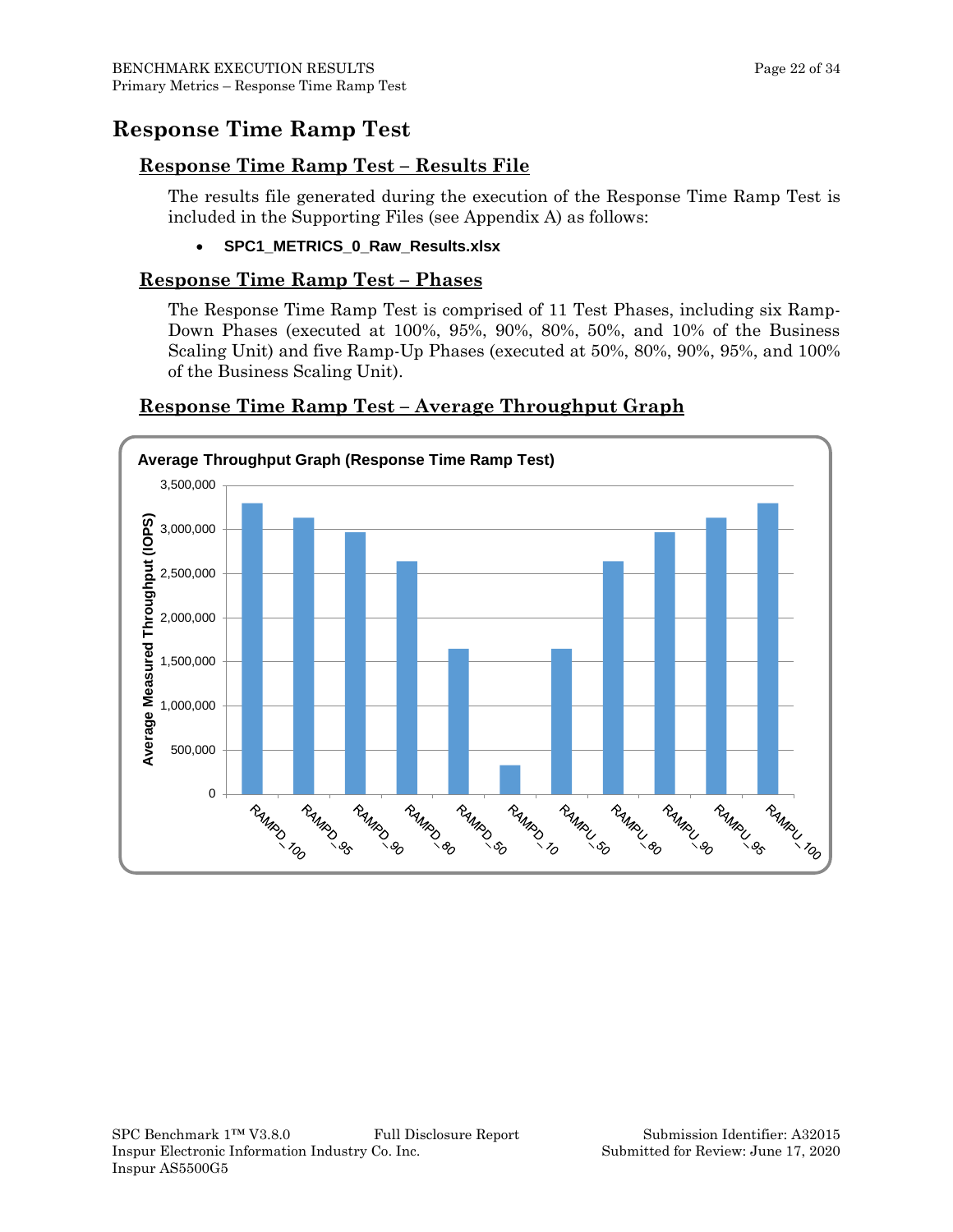

## **Response Time Ramp Test – Average Response Time Graph**

**Response Time Ramp Test – RAMPD\_10 Response Time Graph**



SPC Benchmark 1™ V3.8.0 Full Disclosure Report Submission Identifier: A32015 Inspur Electronic Information Industry Co. Inc. Submitted for Review: June 17, 2020 Inspur AS5500G5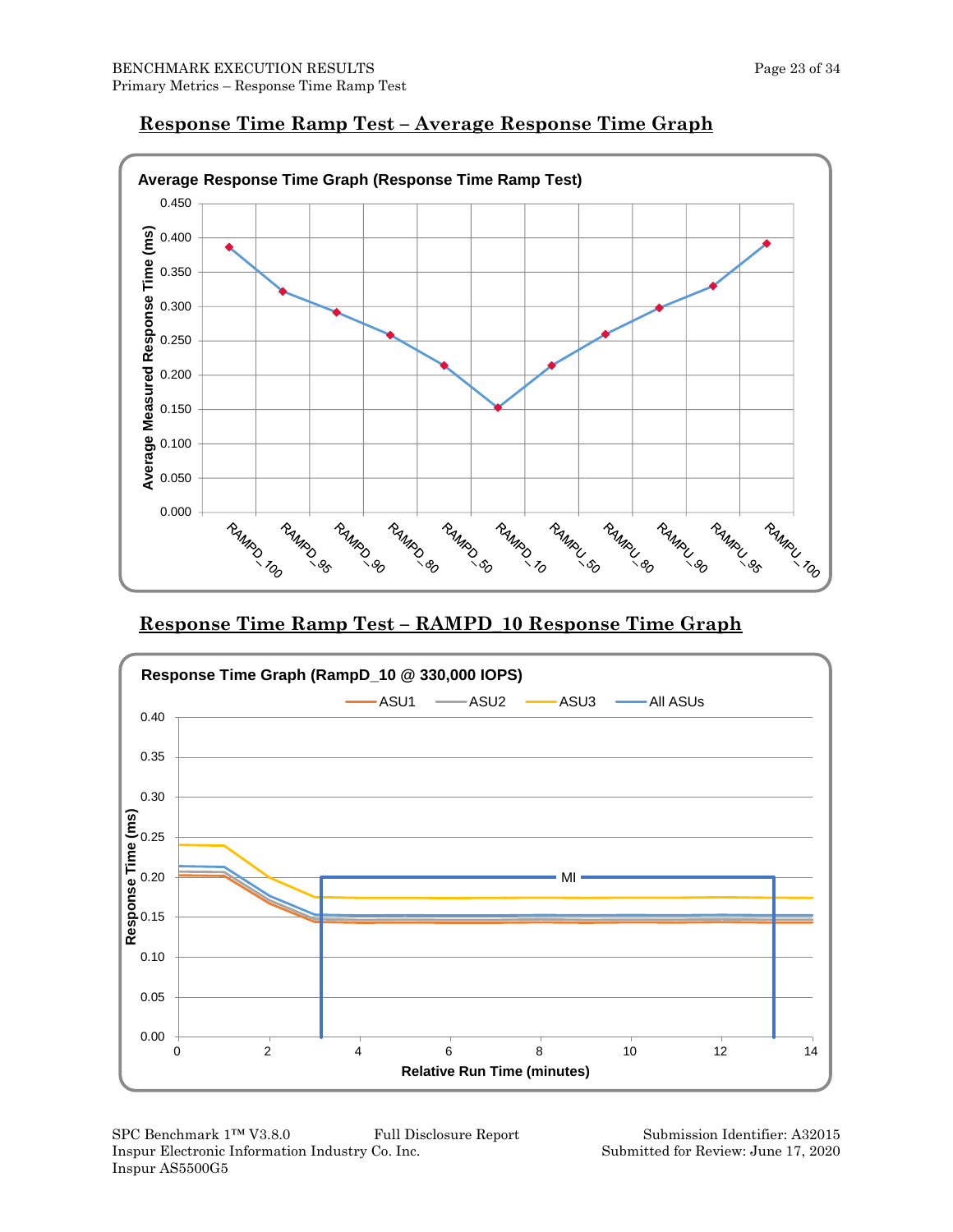## <span id="page-23-0"></span>**Repeatability Test**

#### **Repeatability Test Results File**

The results file generated during the execution of the Repeatability Test is included in the Supporting Files (see Appendix A) as follows:

• **SPC1\_METRICS\_0\_Raw\_Results.xlsx**

#### **Repeatability Test Results**

The throughput measurements for the Response Time Ramp Test (RAMPD) and the Repeatability Test Phases (REPEAT\_1 and REPEAT\_2) are listed in the table below.

| <b>Test Phase</b> | <b>100% IOPS</b> | <b>10% IOPS</b> |
|-------------------|------------------|-----------------|
| RAMPD             | 3,300,292.6      | 330,008.5       |
| REPEAT 1          | 3,300,191.3      | 330,021.8       |
| REPEAT 2          | 3,300,205.4      | 330,020.5       |

### **REPEAT\_1\_100 – Throughput Graph**

![](_page_23_Figure_10.jpeg)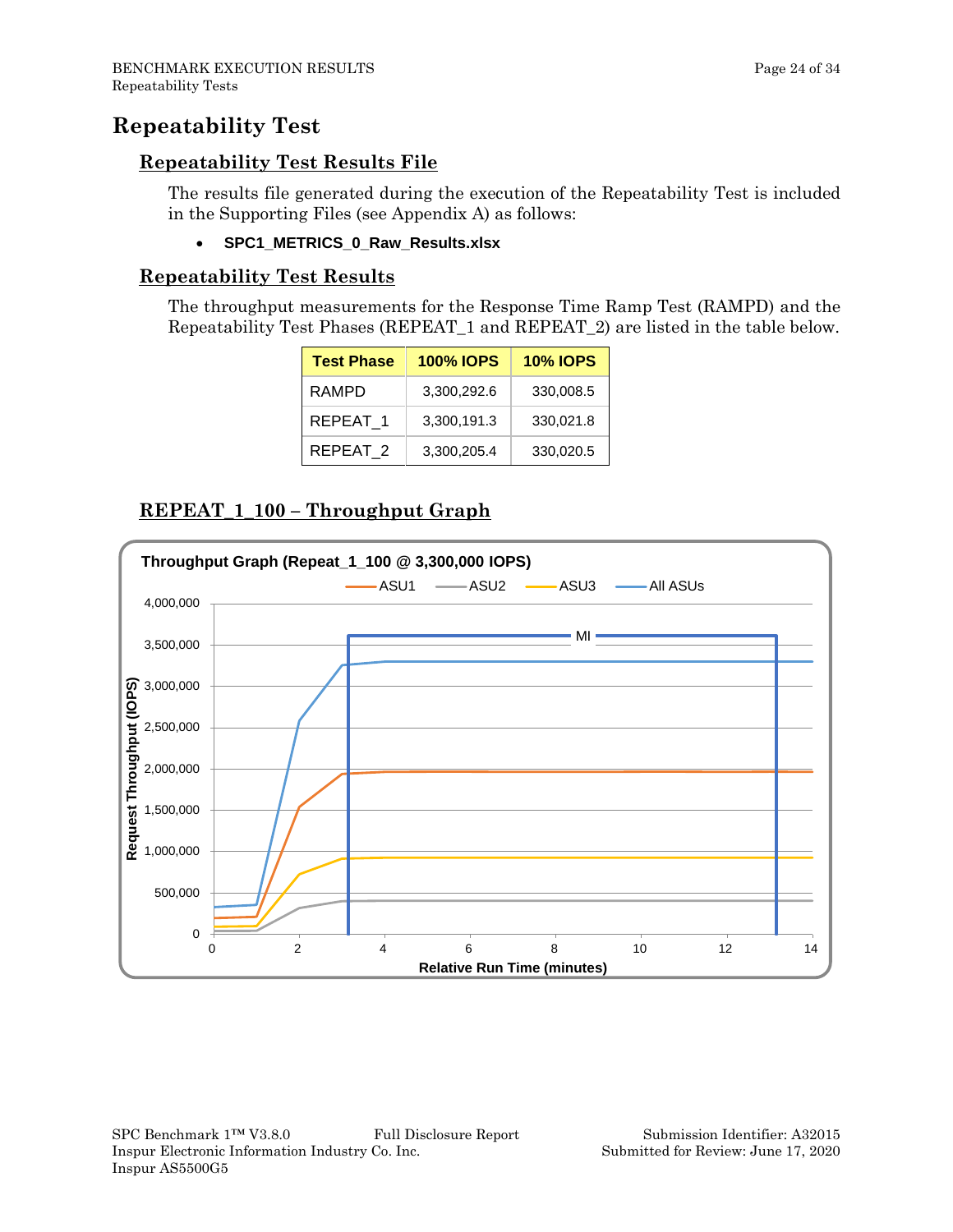## **REPEAT\_1\_100 – Response Time Graph**

![](_page_24_Figure_3.jpeg)

## **REPEAT\_2\_100 – Throughput Graph**

![](_page_24_Figure_5.jpeg)

SPC Benchmark 1™ V3.8.0 Full Disclosure Report Submission Identifier: A32015 Inspur Electronic Information Industry Co. Inc. Submitted for Review: June 17, 2020 Inspur AS5500G5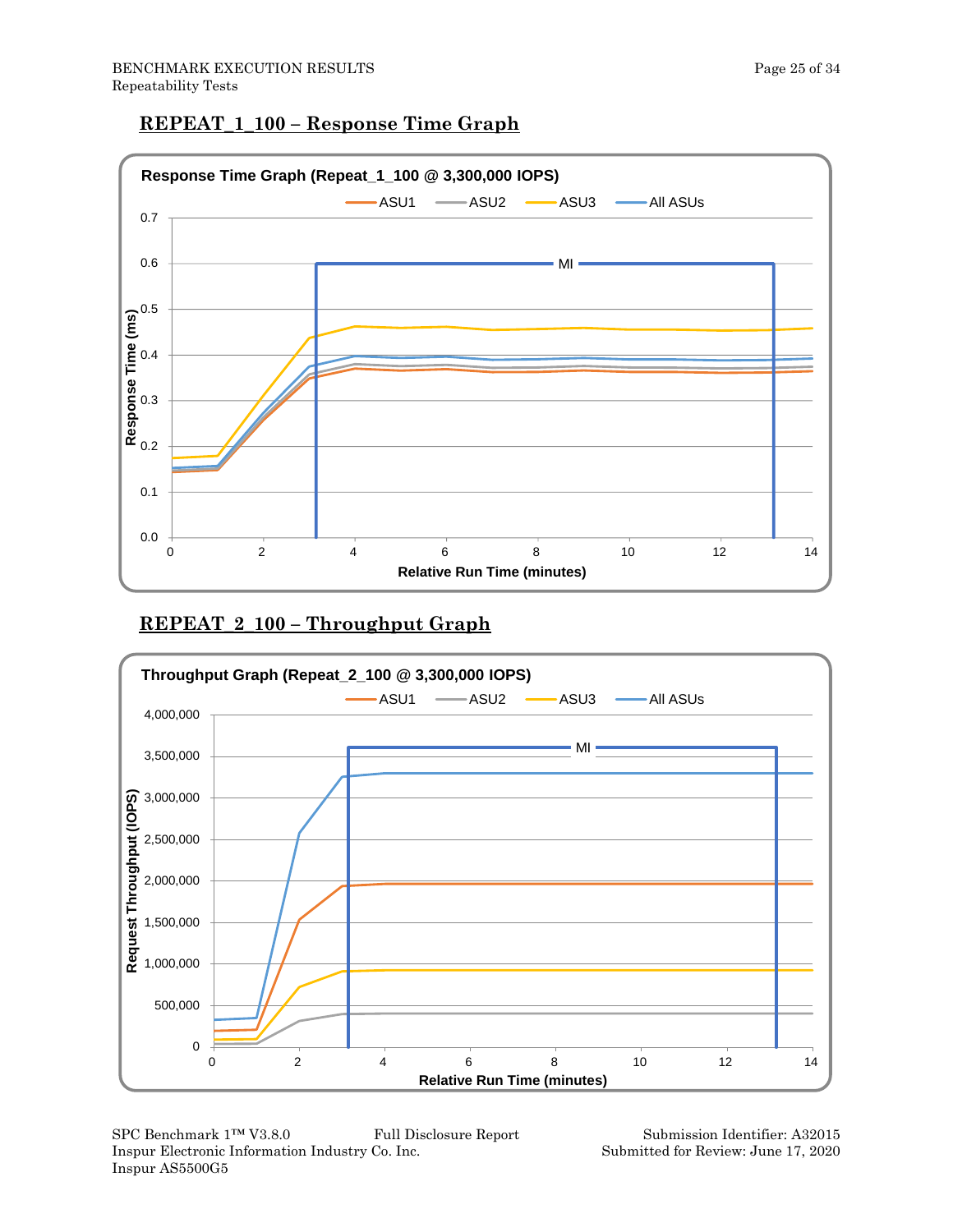#### **REPEAT\_2\_100 – Response Time Graph**

![](_page_25_Figure_3.jpeg)

## **Repeatability Test – Intensity Multiplier**

The following tables lists the targeted intensity multiplier (Defined), the measured intensity multiplier (Measured) for each I/O stream, its coefficient of variation (Variation), and the percent of difference (Difference) between Defined and Measured.

|                   | <b>ASU1-1</b> | <b>ASU1-2</b> | <b>ASU1-3</b> | <b>ASU1-4</b> | <b>ASU2-1</b> | <b>ASU2-2</b> | <b>ASU2-3</b> | <b>ASU3-1</b> |
|-------------------|---------------|---------------|---------------|---------------|---------------|---------------|---------------|---------------|
| <b>Defined</b>    | 0.0350        | 0.2810        | 0.0700        | 0.2100        | 0.0180        | 0.0700        | 0.0350        | 0.2810        |
| <b>Measured</b>   | 0.0350        | 0.2810        | 0.0700        | 0.2100        | 0.0180        | 0.0700        | 0.0350        | 0.2810        |
| Variation         | 0.0005        | 0.0001        | 0.0003        | 0.0002        | 0.0007        | 0.0002        | 0.0004        | 0.0001        |
| <b>Difference</b> | 0.003%        | $0.000\%$     | 0.009%        | $0.006\%$     | 0.009%        | 0.011%        | $0.004\%$     | $0.004\%$     |

#### **REPEAT\_1\_100 Test Phase**

#### **REPEAT\_2\_100 Test Phase**

|                   | <b>ASU1-1</b> | <b>ASU1-2</b> | <b>ASU1-3</b> | <b>ASU1-4</b> | <b>ASU2-1</b> | <b>ASU2-2</b> | <b>ASU2-3</b> | <b>ASU3-1</b> |
|-------------------|---------------|---------------|---------------|---------------|---------------|---------------|---------------|---------------|
| <b>Defined</b>    | 0.0350        | 0.2810        | 0.0700        | 0.2100        | 0.0180        | 0.0700        | 0.0350        | 0.2810        |
| <b>Measured</b>   | 0.0350        | 0.2810        | 0.0700        | 0.2100        | 0.0180        | 0.0700        | 0.0350        | 0.2810        |
| Variation         | 0.0004        | 0.0002        | 0.0002        | 0.0002        | 0.0009        | 0.0001        | 0.0003        | 0.0001        |
| <b>Difference</b> | 0.016%        | $0.004\%$     | 0.002%        | $0.000\%$     | 0.008%        | 0.018%        | 0.020%        | 0.006%        |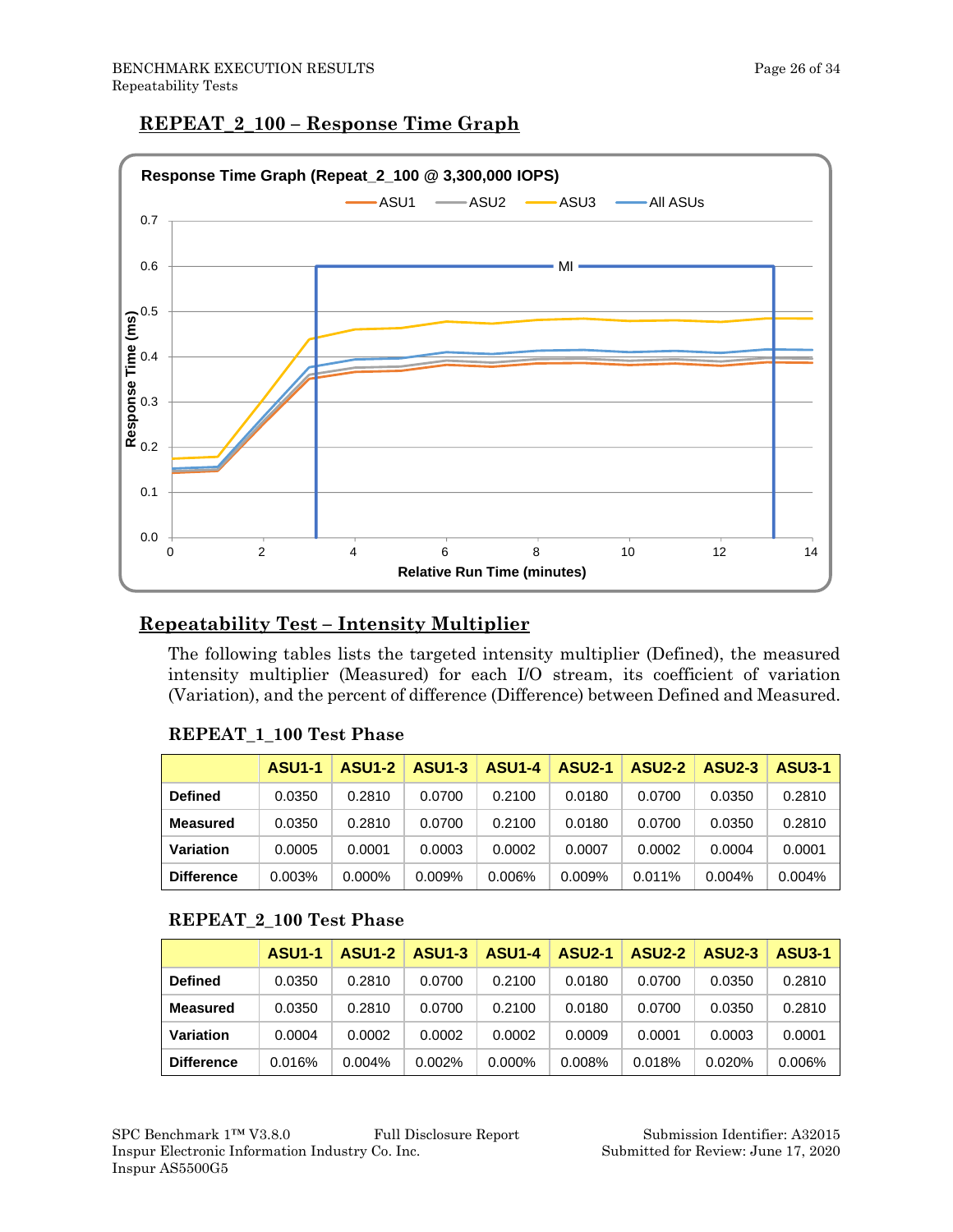## <span id="page-26-0"></span>**Space Optimization Techniques**

### **Description of Utilized Techniques**

The TSC did not use any space optimization techniques.

### **Physical Free Space Metrics**

The following table lists the Physical Free Space as measured at each of the required points during test execution. If space optimization techniques were not used, "NA" is reported.

| <b>Physical Free Space Measurement</b> | <b>Free Space (GB)</b> |
|----------------------------------------|------------------------|
| <b>After Logical Volume Creation</b>   | NA                     |
| <b>After ASU Pre-Fill</b>              | NA                     |
| <b>After Repeatability Test Phase</b>  | NA                     |

### **Space Optimization Metrics**

The following table lists the required space optimization metrics. If space optimization techniques were not used, "NA" is reported.

| <b>Metric</b>                          | <b>Value</b> |
|----------------------------------------|--------------|
| <b>SPC-1 Space Optimization Ratio</b>  | ΝA           |
| <b>SPC-1 Space Effectiveness Ratio</b> | ΝA           |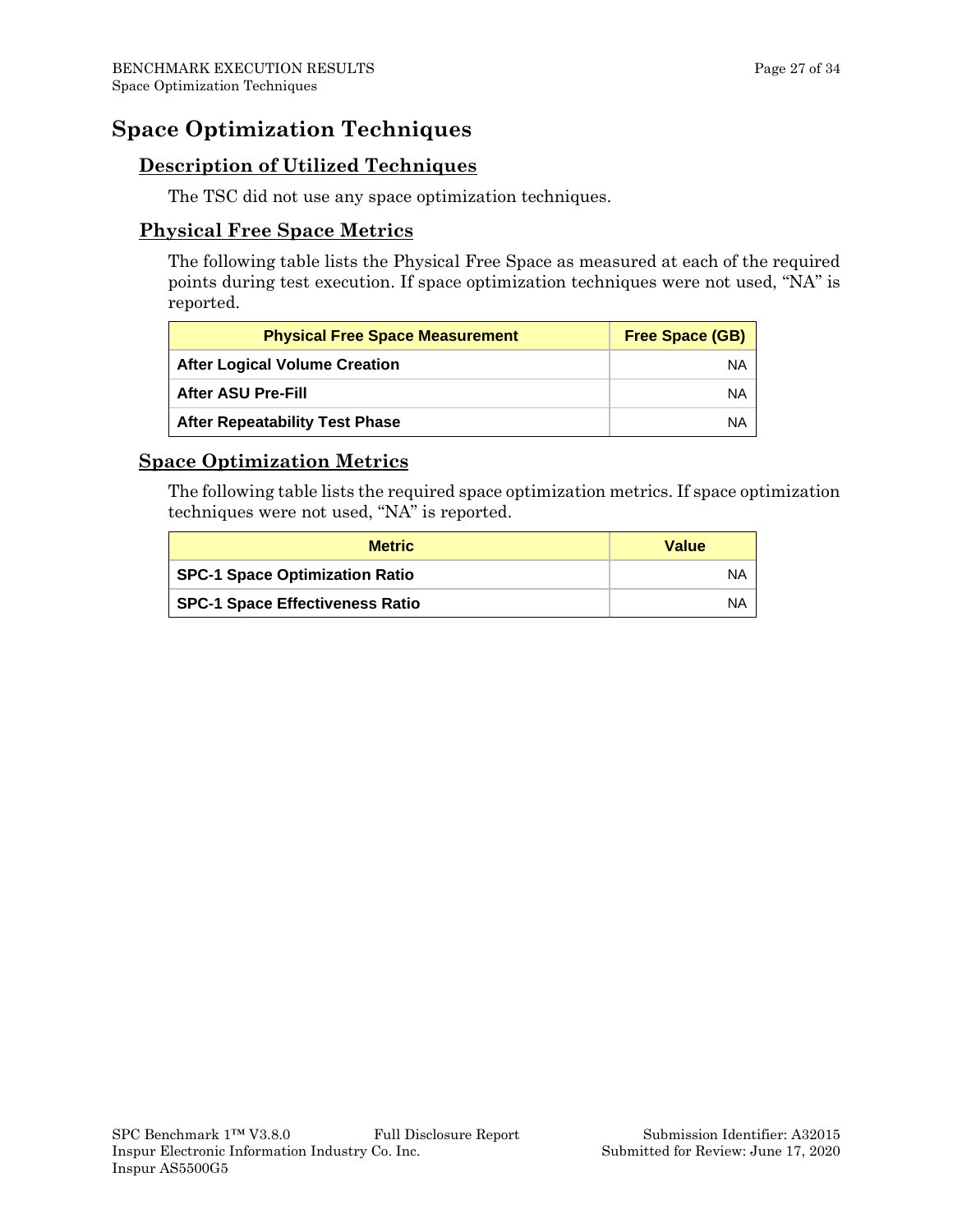## <span id="page-27-0"></span>**Data Persistence Test**

#### **Data Persistence Test Results File**

The results files generated during the execution of the Data Persistence Test is included in the Supporting Files (see Appendix A) as follows:

- **SPC1\_PERSIST\_1\_0\_Raw\_Results.xlsx**
- **SPC1\_PERSIST\_2\_0\_Raw\_Results.xlsx**

#### **Data Persistence Test Execution**

The Data Persistence Test was executed using the following sequence of steps:

- The PERSIST 1 0 Test Phase was executed to completion.
- The Benchmark Configuration was taken through an orderly shutdown process and powered off.
- The Benchmark Configuration was powered on and taken through an orderly startup process.
- The PERSIST 2 0 Test Phase was executed to completion.

#### **Data Persistence Test Results**

| Data Persistence Test Phase: Persist1                          |             |  |  |  |
|----------------------------------------------------------------|-------------|--|--|--|
| <b>Total Number of Logical Blocks Written</b>                  | 682,232,646 |  |  |  |
| <b>Total Number of Logical Blocks Verified</b>                 | 339,981,063 |  |  |  |
| <b>Total Number of Logical Blocks Overwritten</b>              | 342,251,583 |  |  |  |
| <b>Total Number of Logical Blocks that Failed Verification</b> | $\Omega$    |  |  |  |
| Time Duration for Writing Test Logical Blocks (sec.)           | 601         |  |  |  |
| Size in bytes of each Logical Block                            | 8,192       |  |  |  |
| Number of Failed I/O Requests in the process of the Test       |             |  |  |  |

#### **Committed Data Persistence Implementation**

The TSC uses a BBU power-down protection mechanism. Each controller has two batteries and an SSD as the system disk. When an unexpected power-down occurs, the controller continues to be powered by the battery and refreshes the cache data to the SSD for permanent storage. When the power supply is restored, the data in the system disk SSD is automatically restored.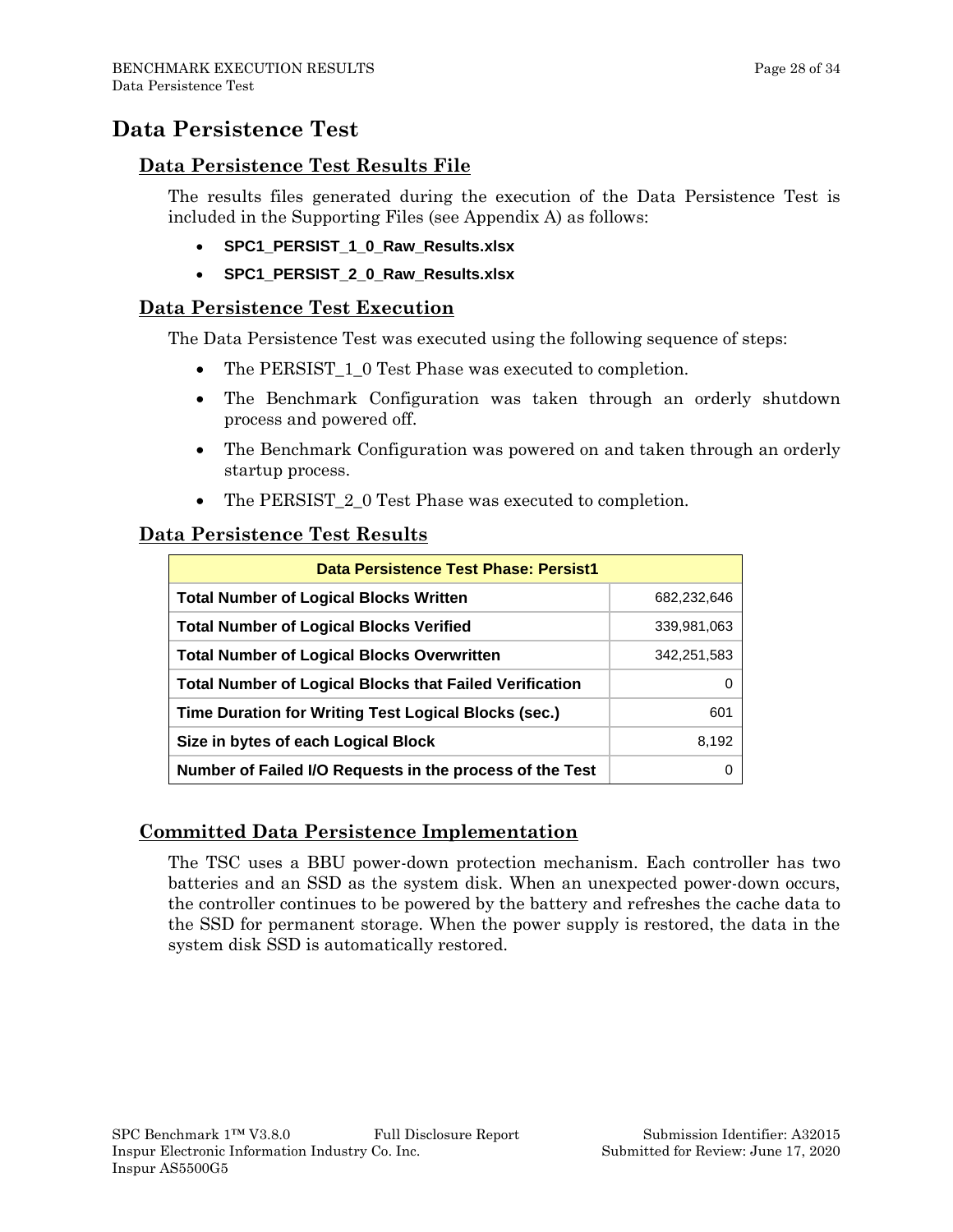## <span id="page-28-0"></span>**APPENDIX A: SUPPORTING FILES**

The following table details the content of the Supporting Files provided as part of this Full Disclosure Report.

| <b>File Name</b>                    | <b>Description</b>                       | <b>Location</b> |
|-------------------------------------|------------------------------------------|-----------------|
| /SPC1_RESULTS                       | <b>Data reduction worksheets</b>         | root            |
| SPC1_INIT_0_Raw_Results.xlsx        | Raw results for INIT Test Phase          | /SPC1_RESULTS   |
| SPC1_METRICS_0_Quick_Look.xlsx      | Quick Look Test Run Overview             | /SPC1_RESULTS   |
| SPC1_METRICS_0_Raw_Results.xlsx     | Raw results for Primary Metrics Test     | /SPC1_RESULTS   |
| SPC1_METRICS_0_Summary_Results.xlsx | <b>Primary Metrics Summary</b>           | /SPC1_RESULTS   |
| SPC1_PERSIST_1_0_Raw_Results.xlsx   | Raw results for PERSIST1 Test Phase      | /SPC1_RESULTS   |
| SPC1_PERSIST_2_0_Raw_Results.xlsx   | Raw results for PERSIST2 Test Phase      | /SPC1_RESULTS   |
| SPC1_Run_Set_Overview.xlsx          | <b>Run Set Overview Worksheet</b>        | /SPC1_RESULTS   |
| SPC1_VERIFY_0_Raw_Results.xlsx      | Raw results for first VERIFY Test Phase  | /SPC1_RESULTS   |
| SPC1_VERIFY_1_Raw_Results.xlsx      | Raw results for second VERIFY Test Phase | /SPC1_RESULTS   |
| /C_Tuning                           | Tuning parameters and options            | root            |
| Set nr requests.sh                  | Set queue depth, max AIO and scheduler   | /C_Tuning       |
| /D_Creation                         | <b>Storage configuration creation</b>    | root            |
| init_as5500g5.sh                    | Create Pools, RAIDs, LUNs and Hosts      | /D_Creation     |
| lv_scan.sh                          | Scan and activate logical volumes        | /D_Creation     |
| lvm.sh                              | Create logical volumes                   | /D_Creation     |
| vg.sh                               | Create volume groups                     | /D_Creation     |
| /E_Inventory                        | <b>Configuration inventory</b>           | Root            |
| profile.sh                          | Captures profile of storage environment  | /E_Inventory    |
| profle_end_as5500g5.txt             | Storage configuration after restart      | /E_Inventory    |
| profle_start_as5500g5.txt           | Storage configuration before INIT        | /E_Inventory    |
| volume_list.sh                      | Captures logical volume environment      | /E_Inventory    |
| volume_listing_end.txt              | List of logical volumes after restart    | /E_Inventory    |
| volume_listing_start.txt            | List of logical volumes before INIT      | /E_Inventory    |
| /F_Generator                        | <b>Workload generator</b>                | root            |
| full_test_before_persist.sh         | Executes all test phases before PERSIST1 | /F_Generator    |
| HOST8.HST                           | Host configuration file                  | /F_Generator    |
| SPC1.asu                            | Define LUNs hosting the ASUs             | /F_Generator    |
| test_persist1.sh                    | <b>Executes PERSIST1</b>                 | /F_Generator    |
| test_persist2.sh                    | <b>Executes PERSIST2</b>                 | /F Generator    |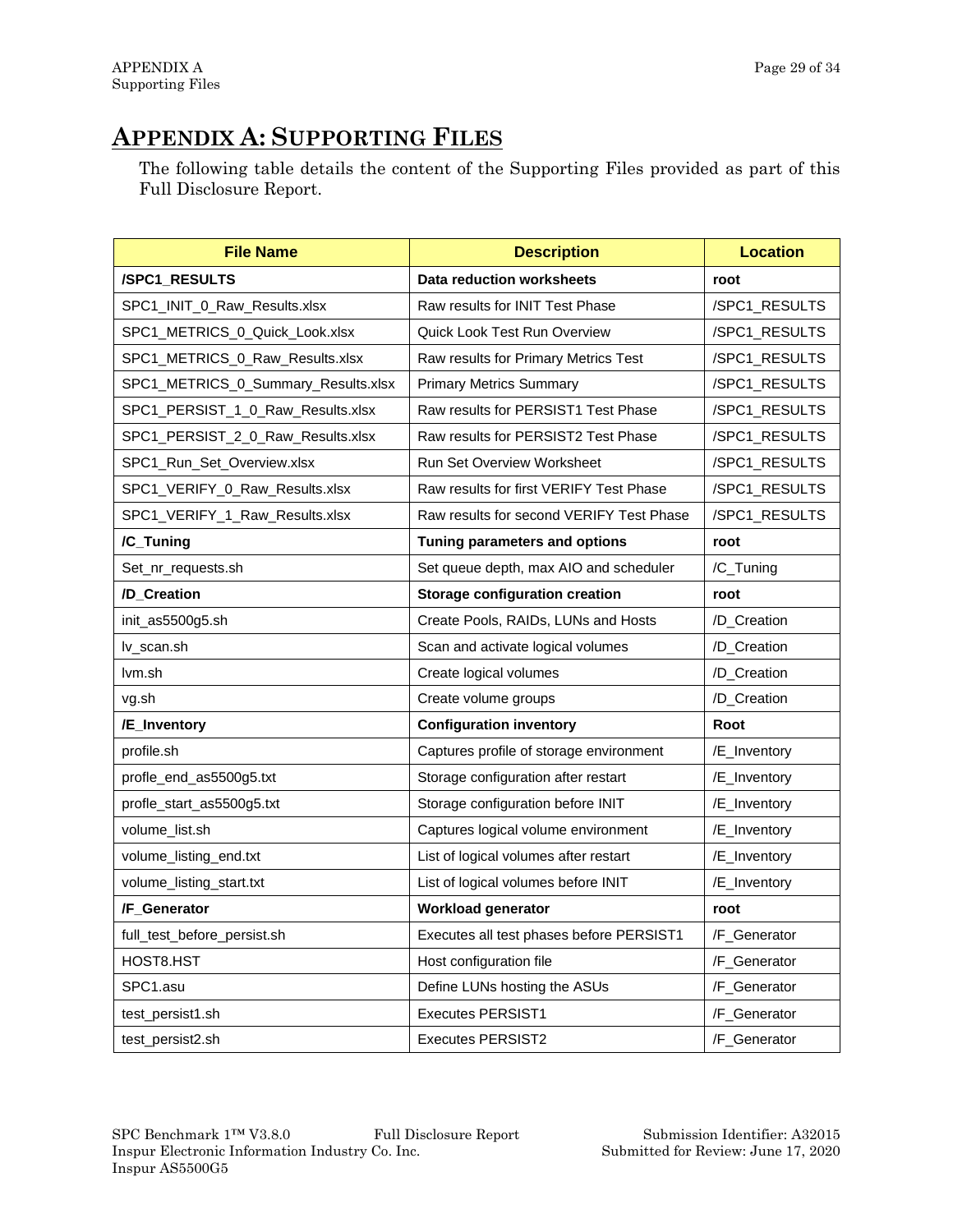## <span id="page-29-0"></span>**APPENDIX B: THIRD PARTY QUOTATION**

All components are available directly through the Test Sponsor (Inspur Electronic Information Industry Co. Inc.).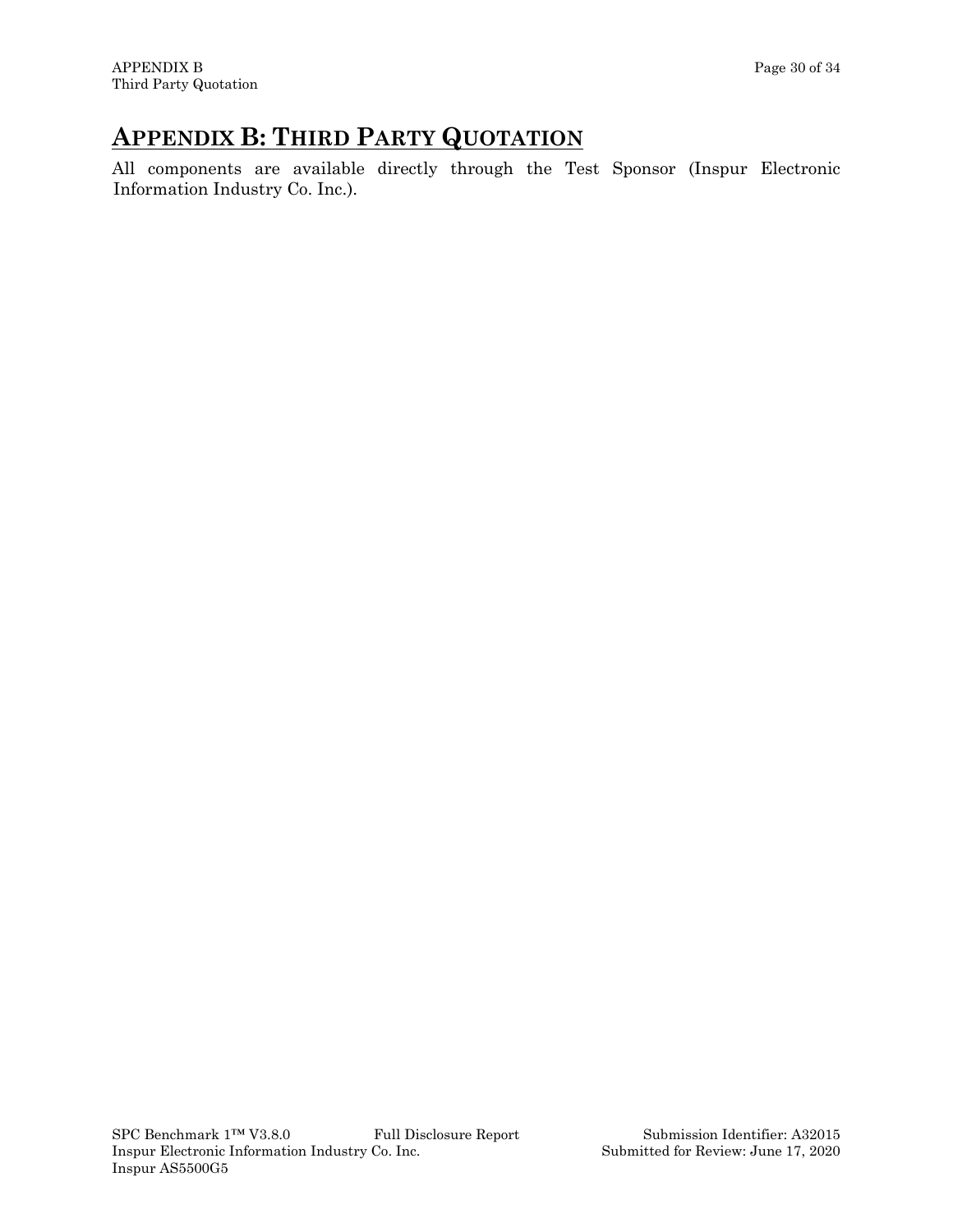## <span id="page-30-0"></span>**APPENDIX C: TUNING PARAMETERS AND OPTIONS**

Change the Scheduler on each Host System. Execute the set\_nr\_requests.sh script on each Host System to complete the following settings:

- Change the maximum number of AIO operations to 1048576.
- Change the nr\_requests from 128 to 1024 on each Host System for each device.
- Change the I/O scheduler from cfq to noop on each Host System.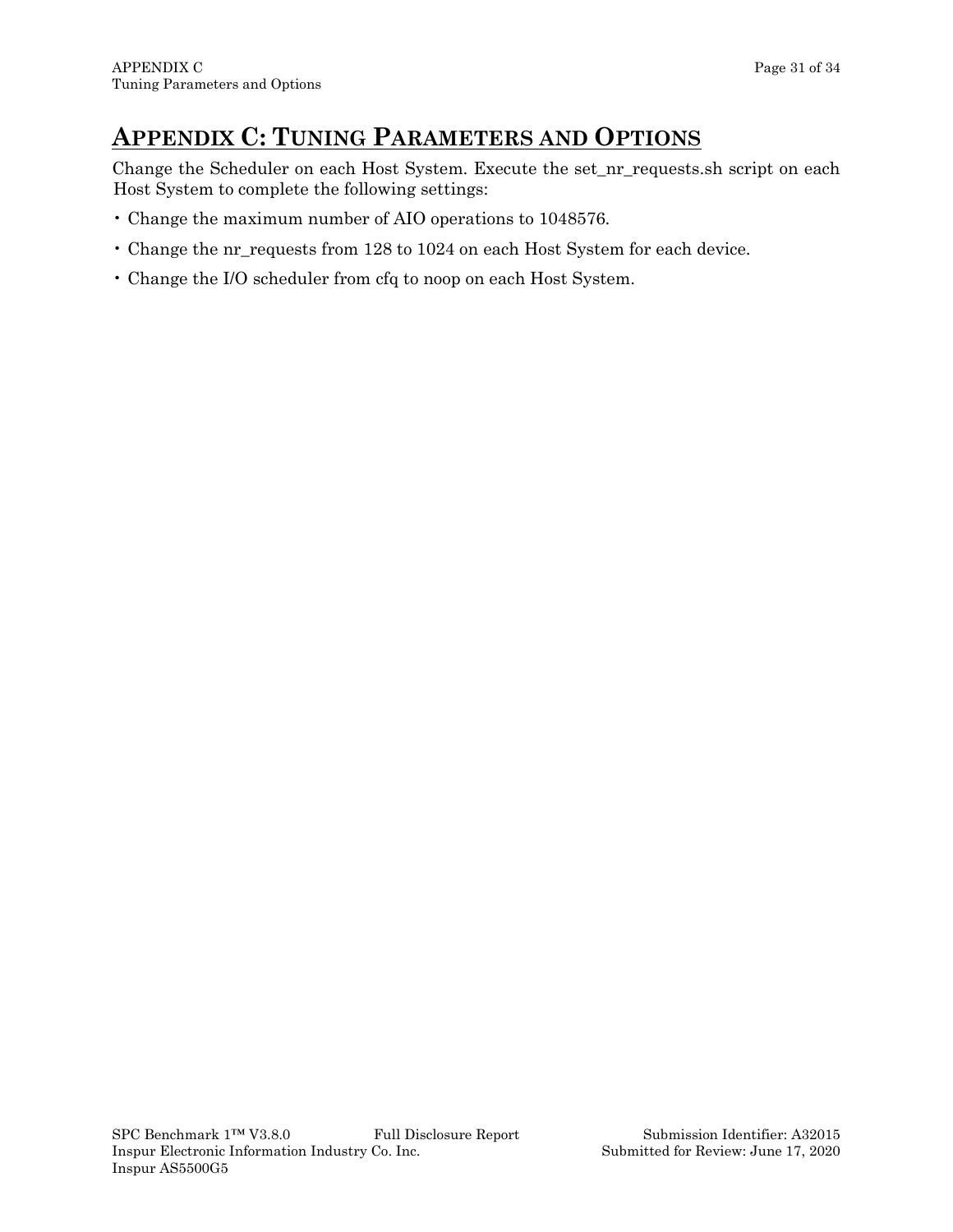## <span id="page-31-0"></span>**APPENDIX D: STORAGE CONFIGURATION CREATION**

Step 1: Create Storage Pools, RAIDs, LUNs, Hosts, Mapping and deploy LUNs.

Execute the init as5500g5.sh script on a remote server which can login on AS5500G5 storage system to complete the following:

- 1. Create 4 storage pools: Pool0, Pool1, Pool2, Pool3
- 2. Create 16 RAID10
- 3. Create 80 LUNs (20 LUN per Pool, 1700 GB per LUN)
- 4. Create 8 Hosts in storage cluster
- 5. Add the FC port's WWPN to the 8 hosts (4 WWPNs per Host)
- 6. Map LUNs to the 8 Hosts

Step 2: Create Volumes on the Master Host System

Execute the vg.sh script on the Master Host System to create 2 VGs and the execute the lvm.sh script to create 40 logical volumes as follows:

In addition, the script will make each logical volume available (activate).

#### 1. Create Physical Volumes

Create 80 physical volumes using the pvcreate command.

#### 2. Create Volumes Groups

Create 2 volume groups (spc1vg1 spc1vg2) using the vgcreate command as follows:

Create spc1vg1 using 40 of 80 physical volumes, and create spc1vg2 using 40 of 80 physical volumes

- 3. Create Logical Volumes
	- Create 9 logical volumes, every volume capacity is 3200 GB, on spc1vg1 for ASU-1.
	- Create 9 logical volumes, every volume capacity is 3200 GB, on spc1vg2 for ASU-1
	- Create 9 logical volumes, every volume capacity is 3200 GB, on spc1vg1 for ASU-2.
	- Create 9 logical volumes, every volume capacity is 3200 GB, on spc1vg2 for ASU-2.
	- Create 2 logical volumes, every volume capacity is 3200 GB, on spc1vg1 for ASU-3.
	- Create 2 logical volumes, every volume capacity is 3200 GB, on spc1vg2 for ASU-3.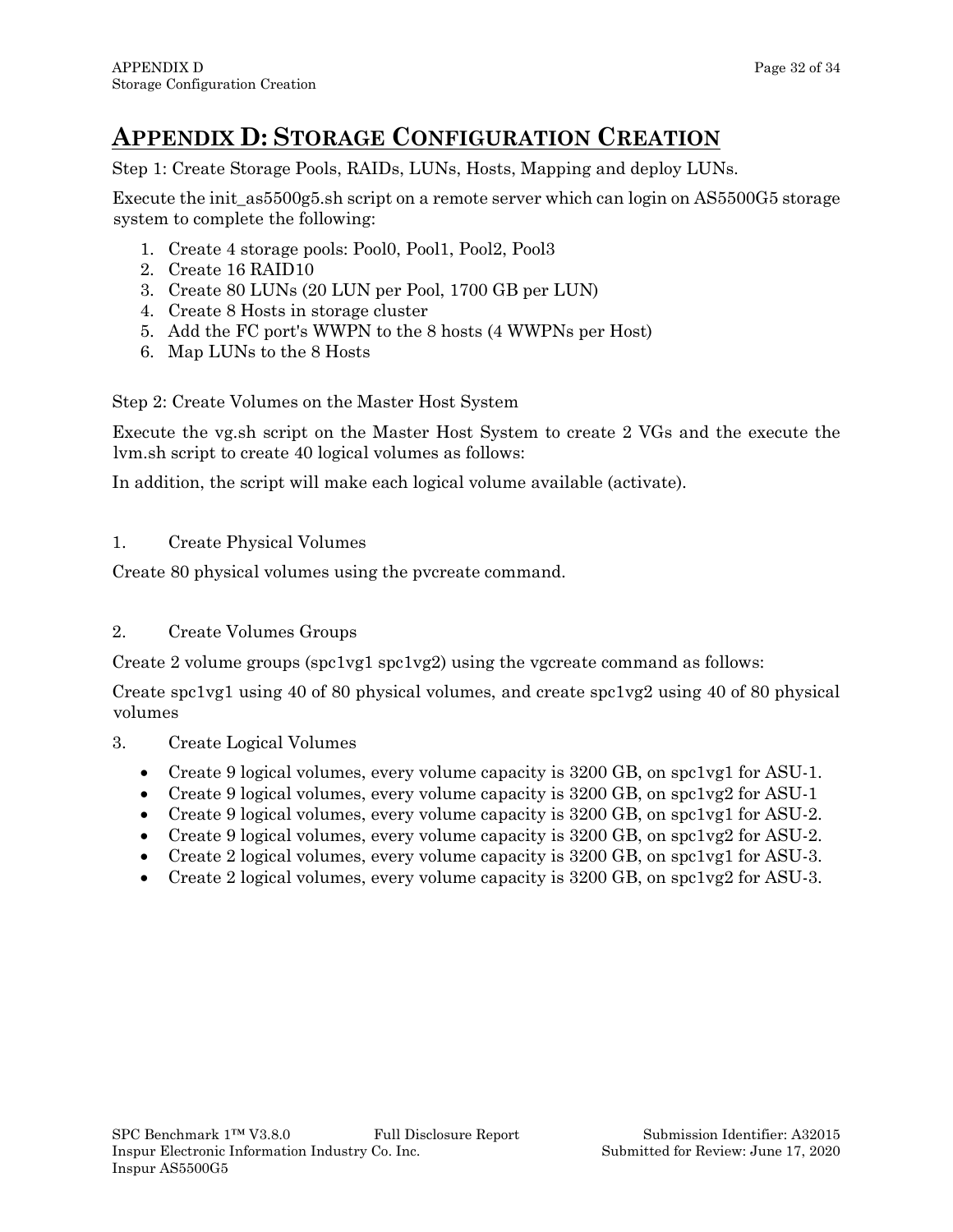## <span id="page-32-0"></span>**APPENDIX E: CONFIGURATION INVENTORY**

An inventory of the configuration was collected by running the following scripts.

- profile.sh
- volume\_list.sh

The following log files were generated by running the above scripts.

- profile\_start\_as5500g5.txt
- profile\_end\_as5500g5.txt
- volume\_listing\_start.txt
- volume\_listing\_end.txt

These files are all available in the Supporting Files (see Appendix A).